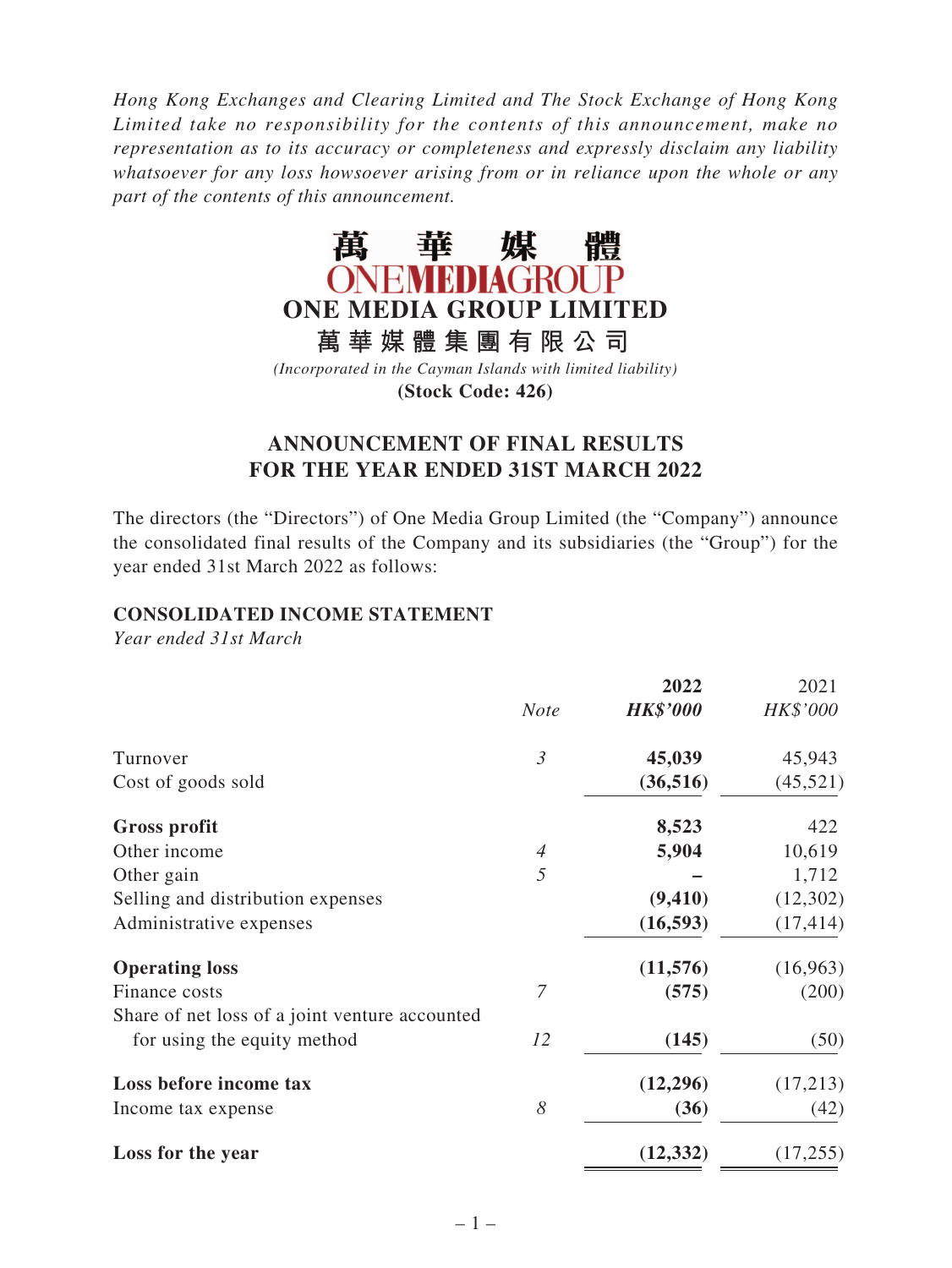|                                                                                                           |             | 2022            | 2021     |
|-----------------------------------------------------------------------------------------------------------|-------------|-----------------|----------|
|                                                                                                           | <b>Note</b> | <b>HK\$'000</b> | HK\$'000 |
| Loss attributable to:                                                                                     |             |                 |          |
| — Owners of the Company                                                                                   |             | (12, 332)       | (17,255) |
| — Non-controlling interests                                                                               |             |                 |          |
|                                                                                                           |             | (12, 332)       | (17,255) |
| Loss per share attributable to owners of<br>the Company for the year<br>(expressed in HK cents per share) |             |                 |          |
| <b>Basic and diluted</b>                                                                                  | 9           | (3.1)           | (4.3)    |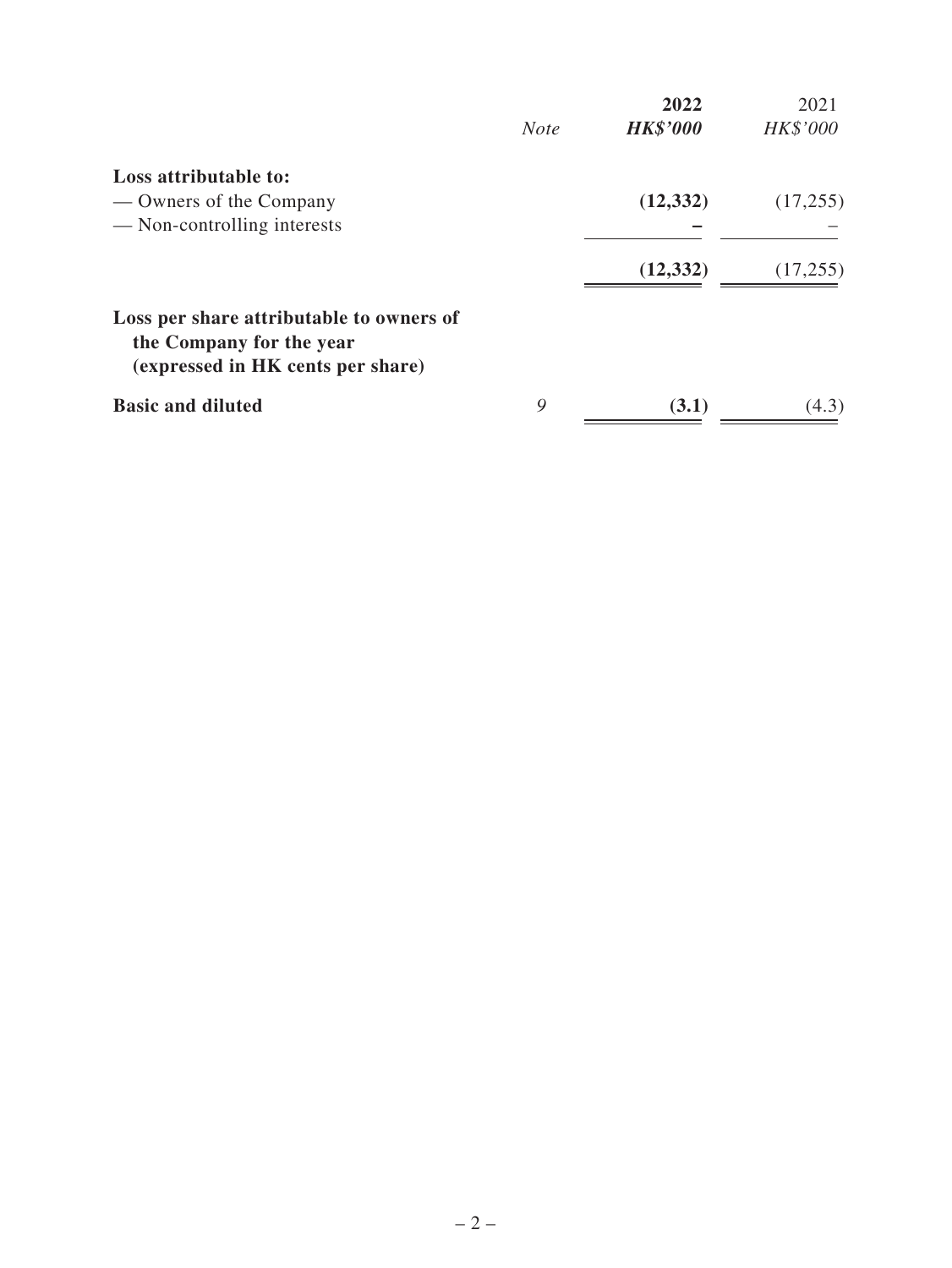# **CONSOLIDATED STATEMENT OF COMPREHENSIVE INCOME**

*Year ended 31st March*

| 2022<br><b>HK\$'000</b> | 2021<br>HK\$'000              |
|-------------------------|-------------------------------|
| (12, 332)               | (17,255)                      |
|                         |                               |
|                         |                               |
|                         |                               |
|                         | (108)                         |
|                         |                               |
|                         |                               |
| (2,340)                 | 9,822                         |
| 131                     |                               |
| (14, 550)               | (7, 541)                      |
|                         |                               |
|                         | (7, 541)                      |
|                         |                               |
|                         | (7, 541)                      |
|                         | (9)<br>(14, 550)<br>(14, 550) |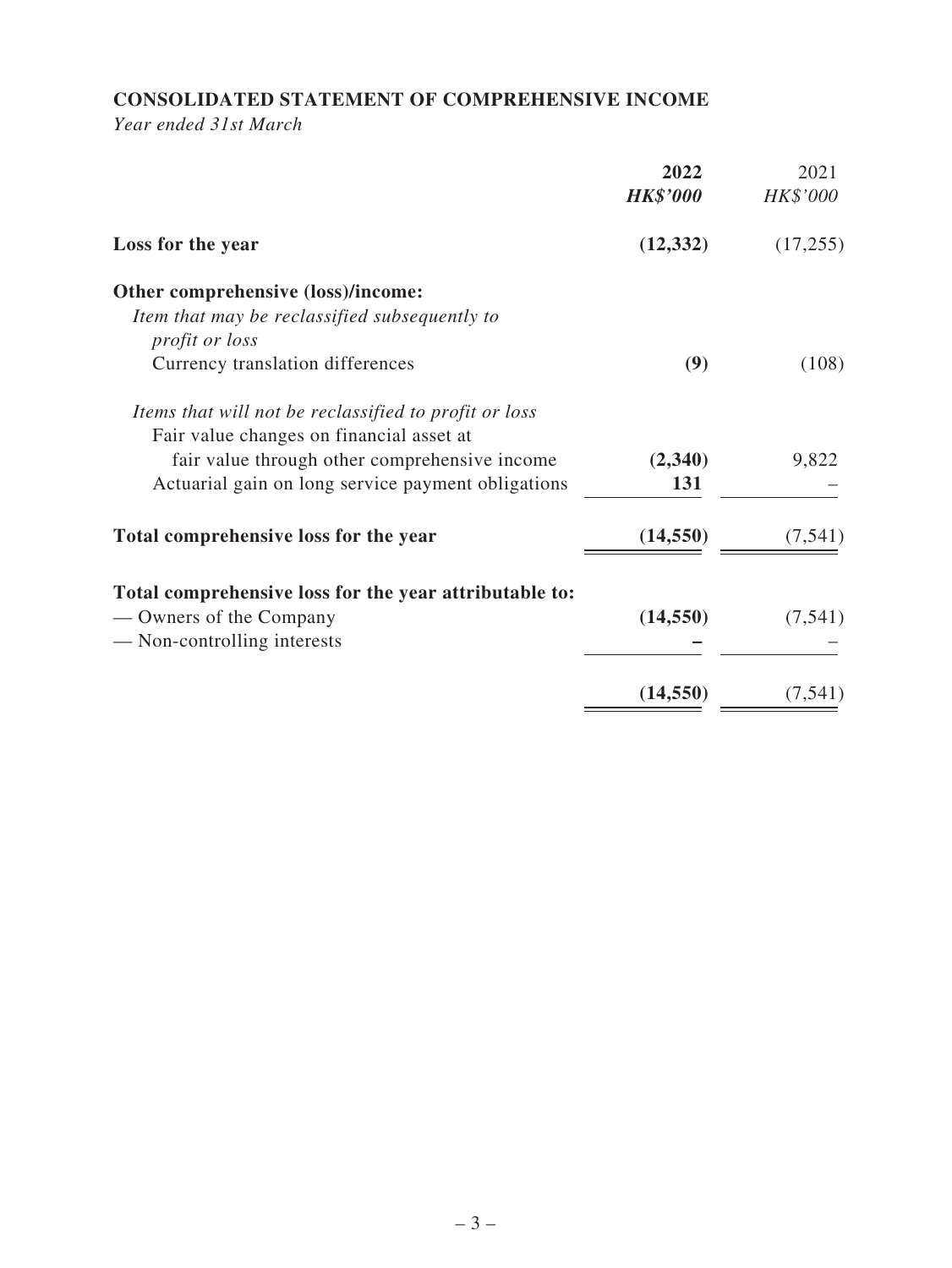# **CONSOLIDATED STATEMENT OF FINANCIAL POSITION**

*As at 31st March*

|                                                     |             | 2022            | 2021       |
|-----------------------------------------------------|-------------|-----------------|------------|
|                                                     | <b>Note</b> | <b>HK\$'000</b> | HK\$'000   |
| <b>ASSETS</b>                                       |             |                 |            |
| <b>Non-current assets</b>                           |             |                 |            |
| Property, plant and equipment                       |             | 320             | 567        |
| Intangible assets                                   |             |                 |            |
| Right-of-use assets                                 | 15          |                 |            |
| Financial asset at fair value through               |             |                 |            |
| other comprehensive income                          | 11          | 4,980           | 7,320      |
| Investments accounted for using equity method       | 12          | 55              | 200        |
| <b>Total non-current assets</b>                     |             | 5,355           | 8,087      |
| <b>Current assets</b>                               |             |                 |            |
| Inventories                                         |             | 208             | 281        |
| Trade and other receivables                         | 13          | 6,791           | 10,480     |
| Amounts due from fellow subsidiaries                | 13          |                 | 12         |
| Cash and cash equivalents                           |             | 90,259          | 115,082    |
| <b>Total current assets</b>                         |             | 97,258          | 125,855    |
| <b>Total assets</b>                                 |             | 102,613         | 133,942    |
| <b>EQUITY</b>                                       |             |                 |            |
| <b>Equity attributable to owners of the Company</b> |             |                 |            |
| Share capital                                       |             | 401             | 401        |
| Share premium                                       |             | 457,543         | 457,543    |
| Other reserves                                      |             | (333, 882)      | (331, 664) |
| <b>Accumulated losses</b>                           |             | (133,099)       | (120, 767) |
| Total (deficit)/equity                              |             | (9,037)         | 5,513      |
| <b>LIABILITIES</b>                                  |             |                 |            |
| <b>Non-current liabilities</b>                      |             |                 |            |
| Long service payment obligations                    |             | 12              | 50         |
| Lease liabilities                                   | 15          | 80              |            |
| Loans from a fellow subsidiary                      | 16          | 100,000         | 115,000    |
| <b>Total non-current liabilities</b>                |             | 100,092         | 115,050    |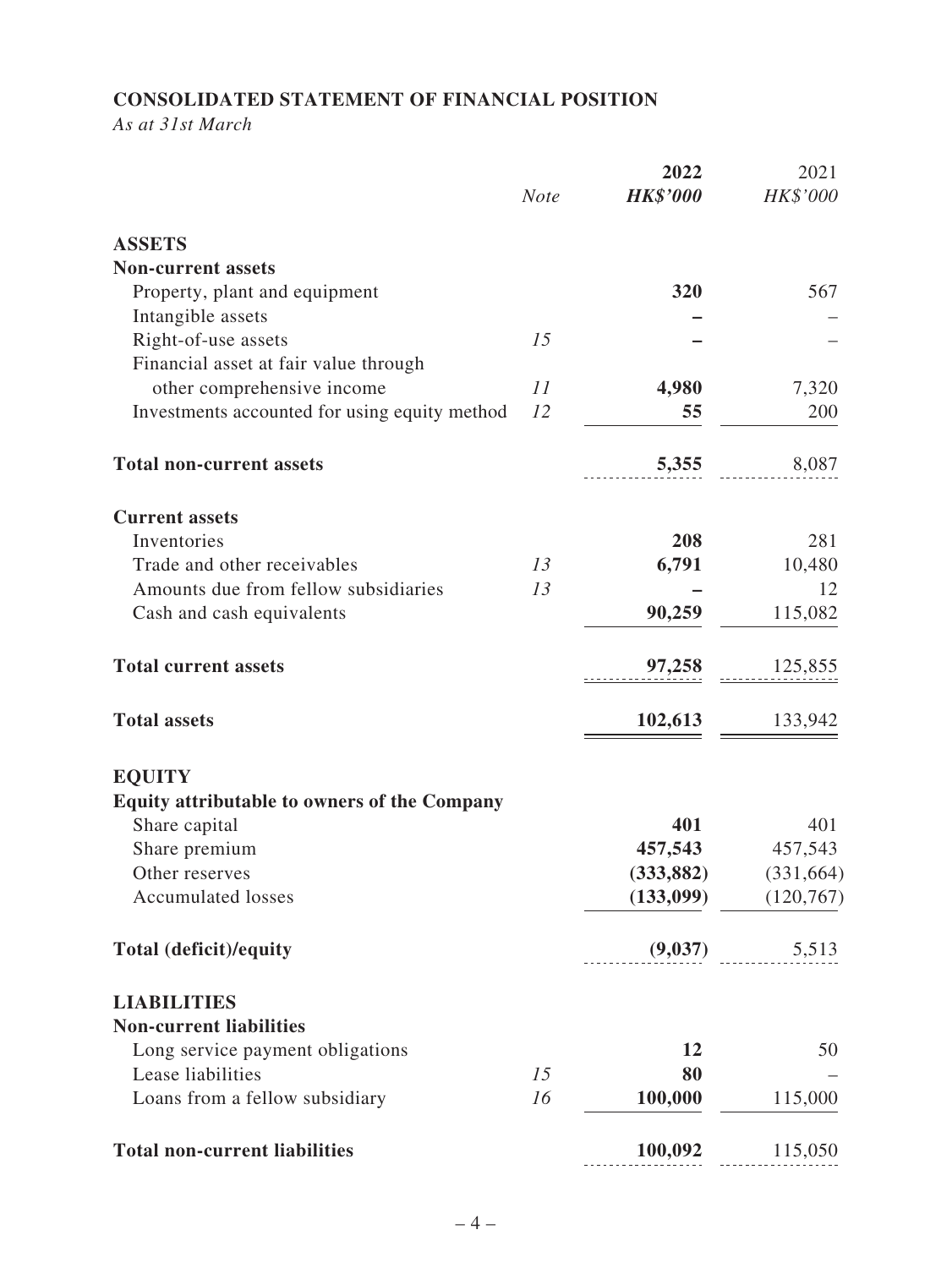|                                     |             | 2022            | 2021     |
|-------------------------------------|-------------|-----------------|----------|
|                                     | <b>Note</b> | <b>HK\$'000</b> | HK\$'000 |
| <b>Current liabilities</b>          |             |                 |          |
| Trade and other payables            | 14          | 5,722           | 6,963    |
| <b>Contract liabilities</b>         | 14          | 4,478           | 3,680    |
| Amounts due to fellow subsidiaries  | 14          | 1,199           | 1,292    |
| Lease liabilities                   | 15          | 94              | 1,414    |
| Income tax payable                  |             | 65              | 30       |
| <b>Total current liabilities</b>    |             | 11,558          | 13,379   |
| <b>Total liabilities</b>            |             | 111,650         | 128,429  |
| <b>Total equity and liabilities</b> |             | 102,613         | 133,942  |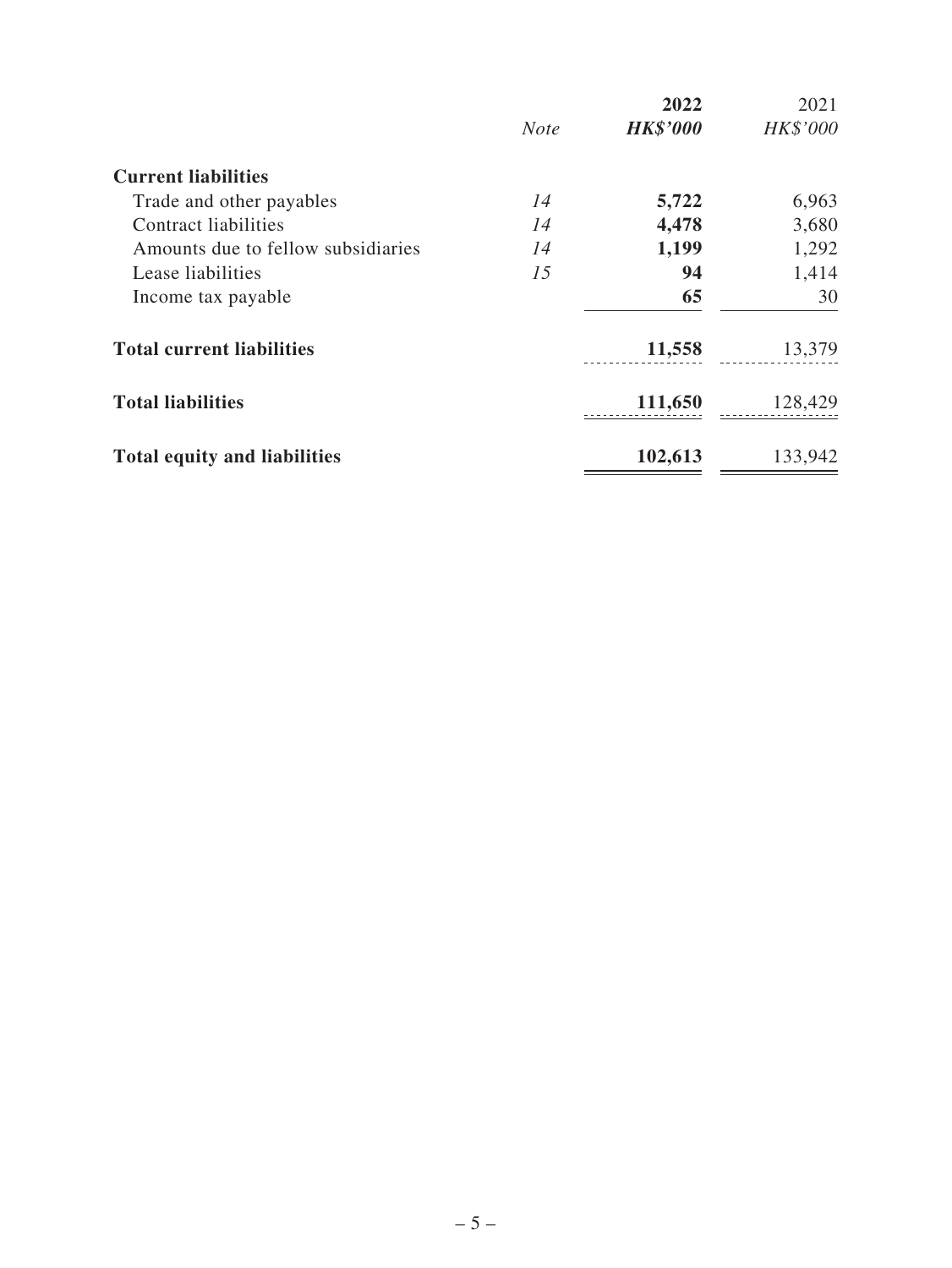## **NOTES TO THE CONSOLIDATED FINANCIAL STATEMENTS**

### **1 GENERAL INFORMATION**

The Company was incorporated in the Cayman Islands on 11th March 2005 as an exempted company with limited liability under the Companies Law of the Cayman Islands. The address of its registered office is Windward 3, Regatta Office Park, P.O. Box 1350, KY1-1108, Grand Cayman, Cayman Islands.

The Company is an investment holding company. The Company and its subsidiaries (collectively "the Group") are principally engaged in media business in Hong Kong and Taiwan, including but not limited to magazine publishing and digital media business.

These consolidated financial statements are presented in Hong Kong dollars ("HK\$"), unless otherwise stated, and have been approved for issue by the Board of Directors on 26th May 2022.

### **2 SUMMARY OF SIGNIFICANT ACCOUNTING POLICIES**

This note provides a list of the significant accounting policies adopted in the preparation of these consolidated financial statements. These policies have been consistently applied to all the years presented, unless otherwise stated.

#### **2.1 Basis of preparation**

The consolidated financial statements of the Group have been prepared in accordance with all applicable International Financial Reporting Standards ("IFRSs") and disclosure requirements of Hong Kong Companies Ordinance (Cap. 622). The consolidated financial statements have been prepared on a historical cost basis, as modified by the revaluation of financial assets at fair value through other comprehensive income, which are carried at fair value. The preparation of consolidated financial statements in conformity with IFRSs requires the use of certain critical accounting estimates. It also requires management to exercise its judgement in the process of applying the Group's accounting policies.

*(i) Amended standards adopted by the Group*

The Group has adopted the following amended standards for the first time for their annual reporting period commencing 1st April 2021:

- (i) Amendments to IAS 39, IFRS 4, IFRS 3, IFRS 9 and IFRS 16, "Interest rate benchmark reform — phase 2"
- (ii) Amendments to IFRS 16, "COVID-19-related rent concessions beyond 30th June 2021"

The amendments listed above did not have any impact on the amounts recognised in prior periods and are not expected to significantly affect the current or future periods.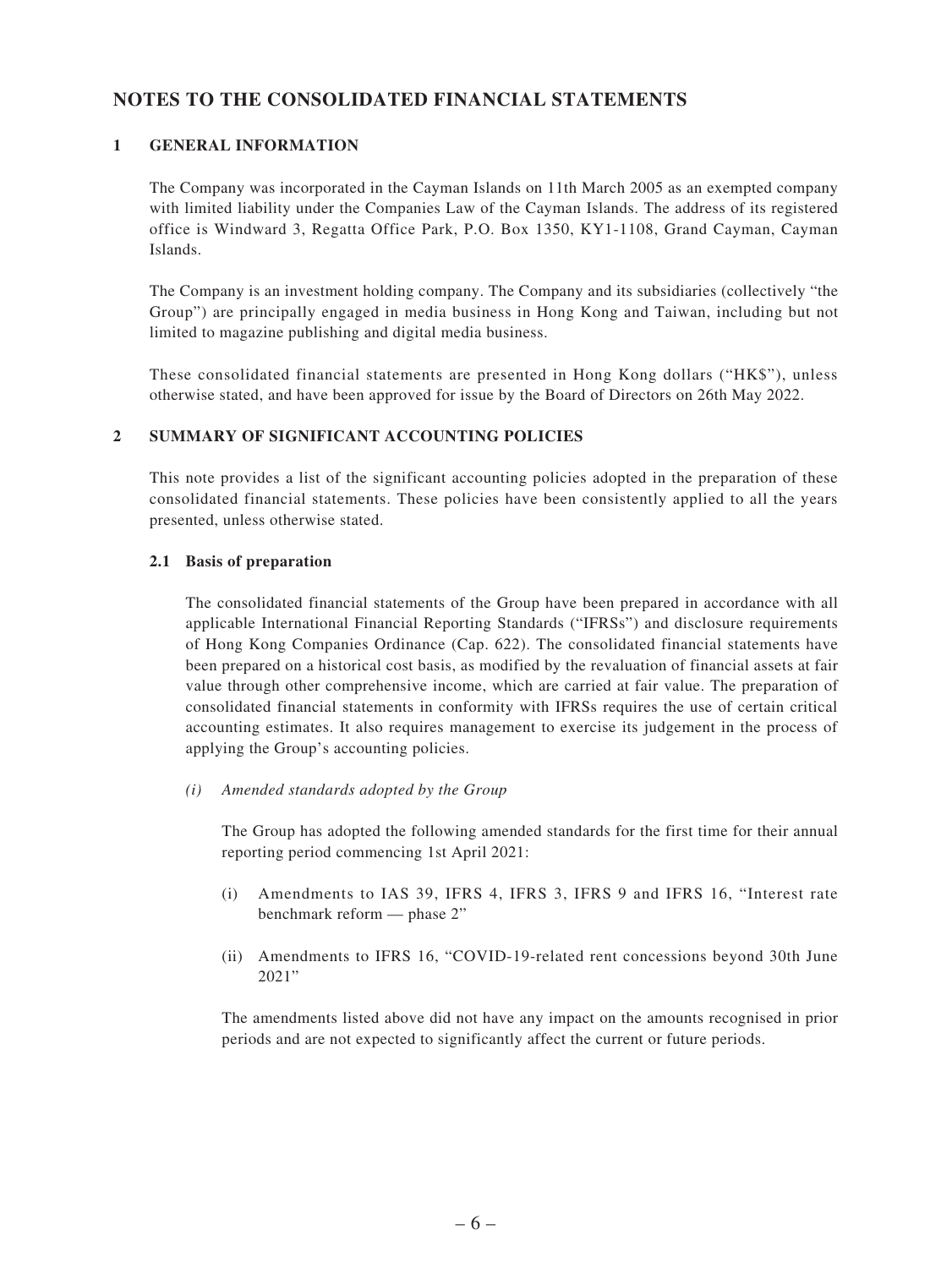#### *(ii) New and amended standards and interpretations not yet adopted by the Group*

Certain new and amended accounting standards and interpretations have been published that are not mandatory for 31st March 2022 reporting periods and have not been early adopted by the Group.

|                                                              |                                                                                          | <b>Effective</b><br>for accounting<br>periods beginning<br>on or after |
|--------------------------------------------------------------|------------------------------------------------------------------------------------------|------------------------------------------------------------------------|
| Amendments to IAS 1                                          | Classification of liabilities as current or<br>non-current                               | 1st January 2023                                                       |
| Amendments to IAS 8                                          | Definition of accounting estimates                                                       | 1st January 2023                                                       |
| Amendments to IAS 12                                         | Deferred tax related to assets and<br>liabilities arising from a single transaction      | 1st January 2023                                                       |
| Amendments to IAS 16                                         | Property, plant and equipment: proceeds<br>before intended use                           | 1st January 2022                                                       |
| Amendments to IAS 37                                         | Onerous contracts — cost of fulfilling a<br>contract                                     | 1st January 2022                                                       |
| Amendments to IAS 1, and<br><b>IFRS</b> Practice Statement 2 | Disclosure of accounting policies                                                        | 1st January 2023                                                       |
| Amendments to IFRS 3                                         | Reference to the conceptual framework                                                    | 1st January 2022                                                       |
| Amendments to IFRS 10 and<br><b>IAS 28</b>                   | Sale or contribution of assets between an<br>investor and its associate or joint venture | To be determined                                                       |
| IFRS 17                                                      | Insurance contracts and the<br>related amendments                                        | 1st January 2023                                                       |
| Amendments to IFRSs                                          | Annual improvements to IFRS<br>standards 2018-2020 cycle                                 | 1st January 2022                                                       |

None of these new standards and interpretations are expected to have a material impact on the Group's consolidated financial statements.

#### **3 TURNOVER AND SEGMENT INFORMATION**

IFRS 8 "Operating Segments" requires operating segments to be identified based on internal reporting that is regularly reviewed by the chief operating decision maker. The Group regards the executive committee as the chief operating decision maker being responsible for allocating resources to segments and assessing their performance.

The executive committee assesses the performance of the operating segments based on a measure of operating profit/loss before tax but excluding corporate expenses. Other information provided is measured in a manner consistent with that in the internal financial reports.

The executive committee considers the performance of the entertainment and lifestyle operation and the watch and car operation and others.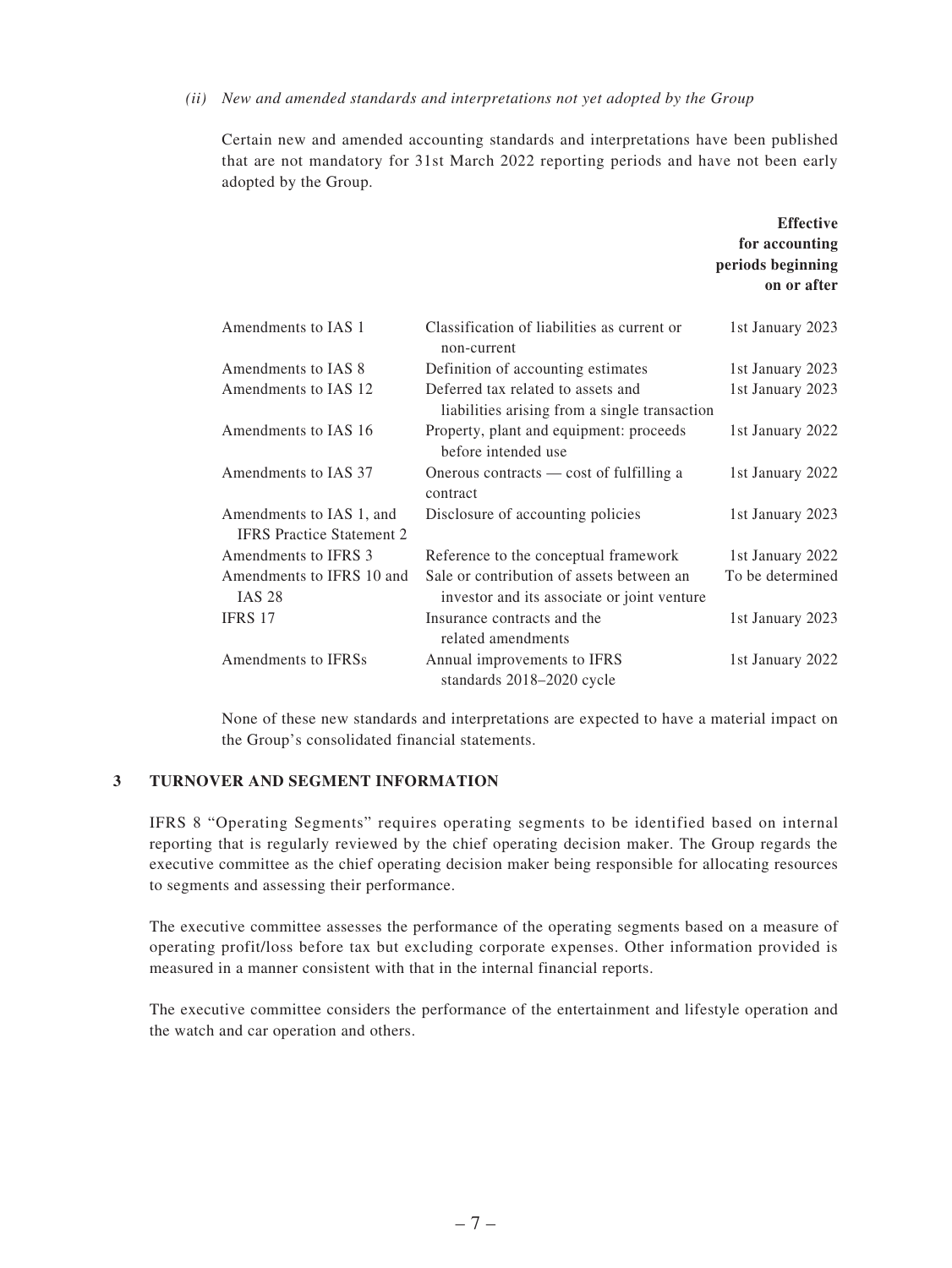The breakdown of total revenue from customers from these businesses and the Group's turnover and results provided to the executive committee for the reporting segments for the years ended 31st March 2022 and 2021 are as follows:

|                                                 |                                                                       | Year ended 31st March 2022<br><b>Media Business</b>                |                                 |  |
|-------------------------------------------------|-----------------------------------------------------------------------|--------------------------------------------------------------------|---------------------------------|--|
|                                                 | <b>Entertainment</b><br>and lifestyle<br>operation<br><b>HK\$'000</b> | <b>Watch and</b><br>car operation<br>and others<br><b>HK\$'000</b> | <b>Total</b><br><b>HK\$'000</b> |  |
| Turnover                                        | 33,348                                                                | 11,691                                                             | 45,039                          |  |
| Segment loss                                    | (7, 104)                                                              | (637)                                                              | (7, 741)                        |  |
| Unallocated expenses (net)                      |                                                                       |                                                                    | (4, 555)                        |  |
| Loss before income tax<br>Income tax expense    |                                                                       |                                                                    | (12, 296)<br>(36)               |  |
| Loss for the year                               |                                                                       |                                                                    | (12, 332)                       |  |
| Other segmental information:                    |                                                                       |                                                                    |                                 |  |
| Interest income                                 | 13                                                                    |                                                                    | 13                              |  |
| Settlement fee income                           | 5,000                                                                 |                                                                    | 5,000                           |  |
| Government grants                               | 50                                                                    | 108                                                                | 158                             |  |
| Finance costs                                   | (477)                                                                 | (98)                                                               | (575)                           |  |
| Provision for impairment on right-of-use assets |                                                                       | (165)                                                              | (165)                           |  |
| Depreciation of property, plant and equipment   | (241)                                                                 | (46)                                                               | (287)                           |  |
| Depreciation of right-of-use assets             |                                                                       | (51)                                                               | (51)                            |  |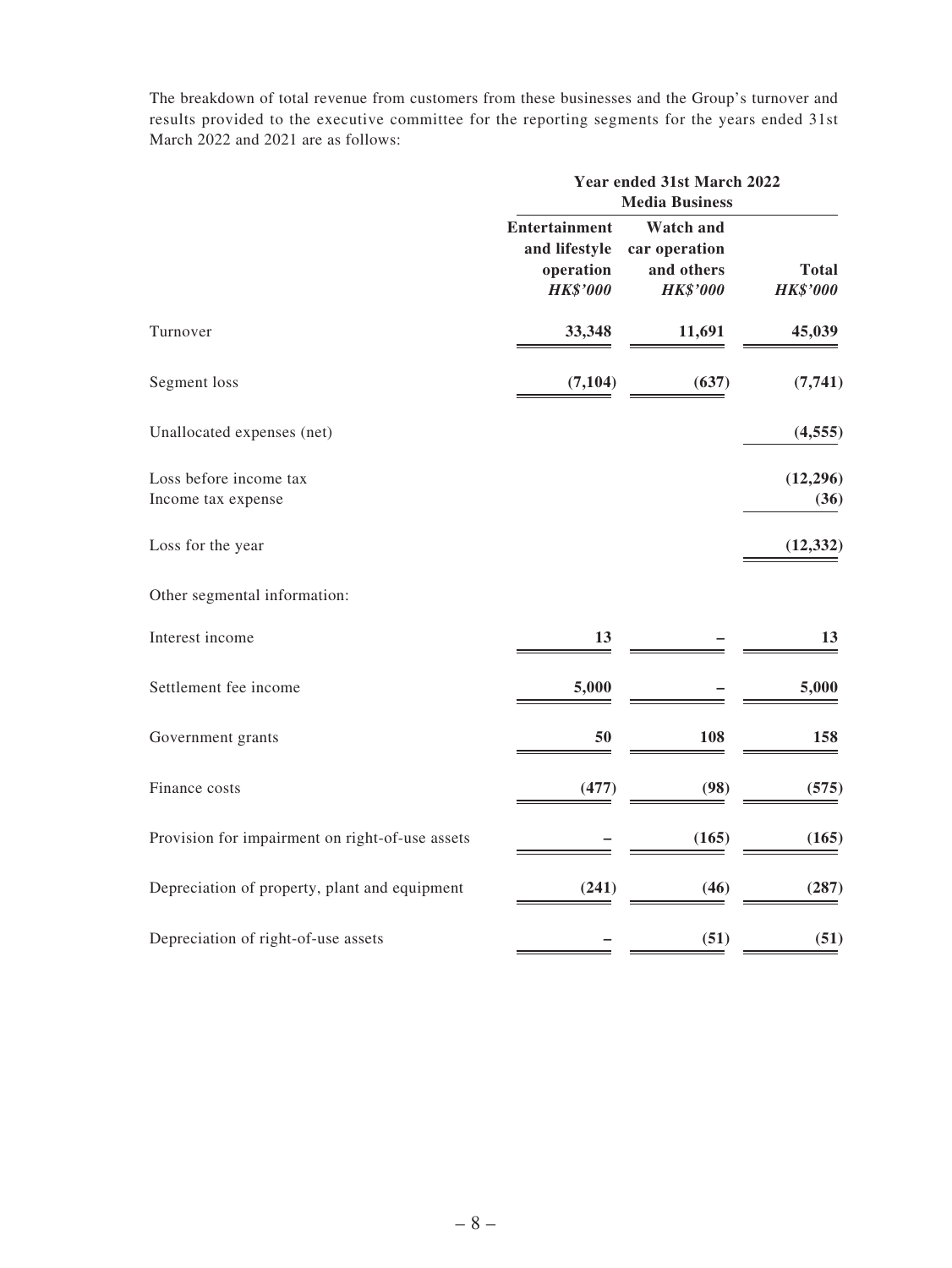|                                                                       |                                                         | Year ended 31st March 2021<br>Media Business         |                     |  |
|-----------------------------------------------------------------------|---------------------------------------------------------|------------------------------------------------------|---------------------|--|
|                                                                       | Entertainment<br>and lifestyle<br>operation<br>HK\$'000 | Watch and<br>car operation<br>and others<br>HK\$'000 | Total<br>$HK\$ '000 |  |
| Turnover                                                              | 35,199                                                  | 10,744                                               | 45,943              |  |
| Segment loss                                                          | (9,613)                                                 | (3,085)                                              | (12,698)            |  |
| Unallocated expenses (net)                                            |                                                         |                                                      | (4,515)             |  |
| Loss before income tax<br>Income tax expense                          |                                                         |                                                      | (17,213)<br>(42)    |  |
| Loss for the year                                                     |                                                         |                                                      | (17, 255)           |  |
| Other segmental information:                                          |                                                         |                                                      |                     |  |
| Interest income                                                       | 30                                                      |                                                      | 30                  |  |
| Government grants                                                     | 5,991                                                   | 1,427                                                | 7,418               |  |
| Gain on lease modification                                            | 1,421                                                   | 291                                                  | 1,712               |  |
| Finance costs                                                         | (166)                                                   | (34)                                                 | (200)               |  |
| Depreciation of property, plant and equipment                         | (278)                                                   | (51)                                                 | (329)               |  |
| Disaggregation of revenue                                             |                                                         |                                                      |                     |  |
|                                                                       |                                                         | 2022<br><b>HK\$'000</b>                              | 2021<br>HK\$'000    |  |
| Timing of revenue recognition<br>- At a point in time<br>$-$ Overtime |                                                         | 10,136<br>34,903                                     | 11,594<br>34,349    |  |
|                                                                       |                                                         | 45,039                                               | 45,943              |  |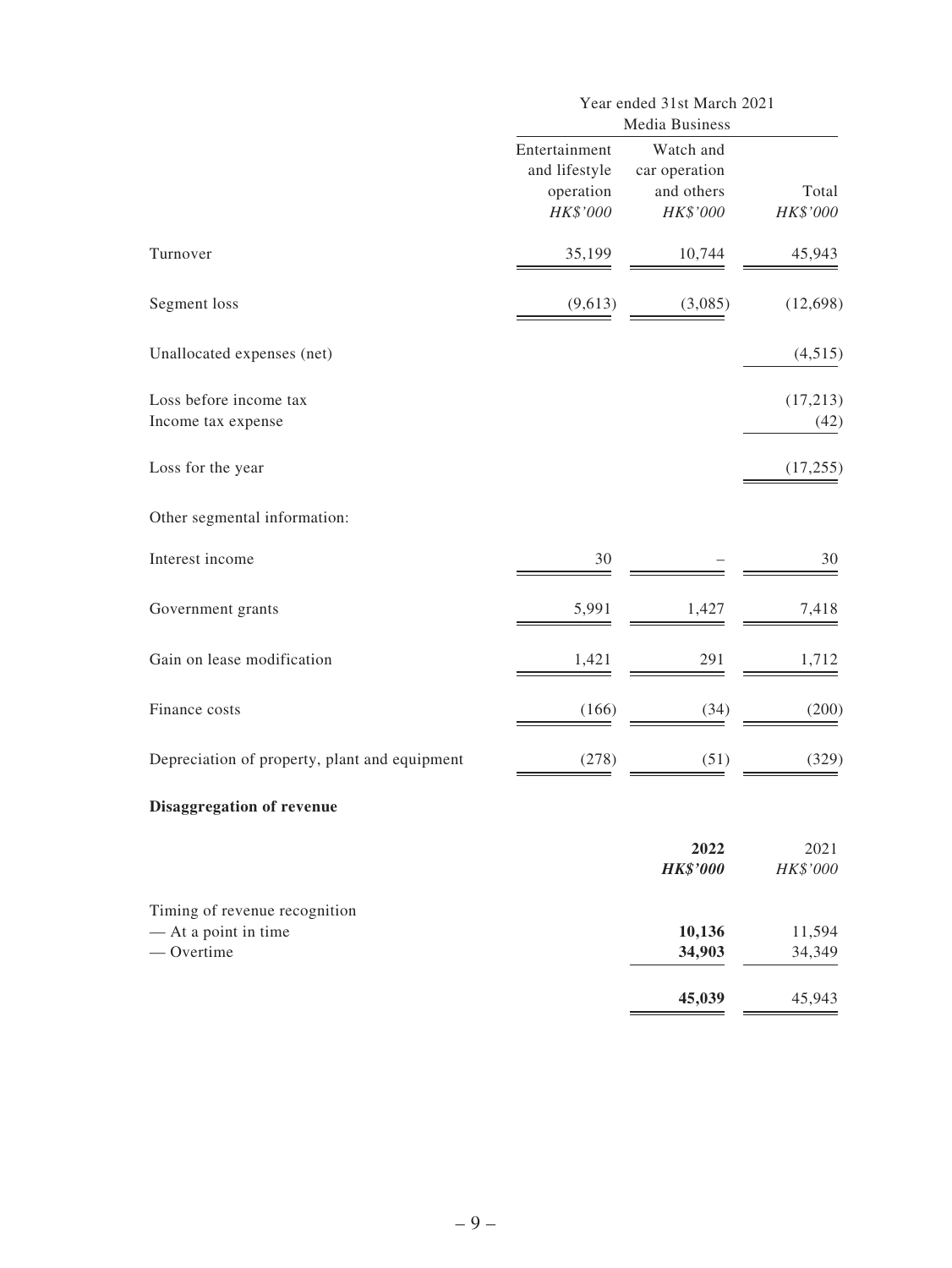#### **4 OTHER INCOME**

|                               | 2022            | 2021     |
|-------------------------------|-----------------|----------|
|                               | <b>HK\$'000</b> | HK\$'000 |
| Bank interest income          | 13              | 30       |
| Dividend income               | 408             | 576      |
| Other media business income   | 175             | 2,520    |
| Settlement fee income (Note)  | 5,000           |          |
| Government grants             | 158             | 7,418    |
| Administrative service income | <b>150</b>      | 75       |
|                               | 5,904           | 10,619   |

### *Note*:

The settlement fee income was received from the independent third parties by a subsidiary of the Company during the year ended 31st March 2022 in relation to the early termination of certain management agreements with them.

### **5 OTHER GAIN**

|                            | 2022<br><b>HK\$'000</b> | 2021<br><i>HK\$'000</i> |
|----------------------------|-------------------------|-------------------------|
| Gain on lease modification |                         | 1.712                   |

### **6 OPERATING LOSS**

Operating loss is stated after charging/(crediting) the following:

|                                                                    | 2022            | 2021     |
|--------------------------------------------------------------------|-----------------|----------|
|                                                                    | <b>HK\$'000</b> | HK\$'000 |
| Paper consumed                                                     | 54              | 225      |
| Printing costs                                                     | 5,025           | 6,157    |
| Depreciation of property, plant and equipment                      | 287             | 329      |
| Depreciation of right-of-use assets                                | 51              |          |
| Provision for impairment on right-of-use assets                    | 165             |          |
| Employee benefit expense (including directors' emoluments)         | 38,209          | 46,747   |
| Expenses relating to short-term leases and variable lease payments |                 |          |
| not included in lease liabilities                                  | 385             | 643      |
| (Reversal of)/provision for loss allowance                         | (12)            | 21       |
| Bad debts written off                                              | 80              | 28       |
| Auditor's remuneration                                             | 500             | 700      |
| Other professional fees                                            | 587             | 670      |
| Support service fee                                                | 3,946           | 4,250    |
| Licence fee and royalty charges                                    | 587             | 412      |
| Advertising and promotion expenses                                 | 562             | 1,550    |
| Distribution costs                                                 | 295             | 395      |
| Sales commission                                                   | 651             | 668      |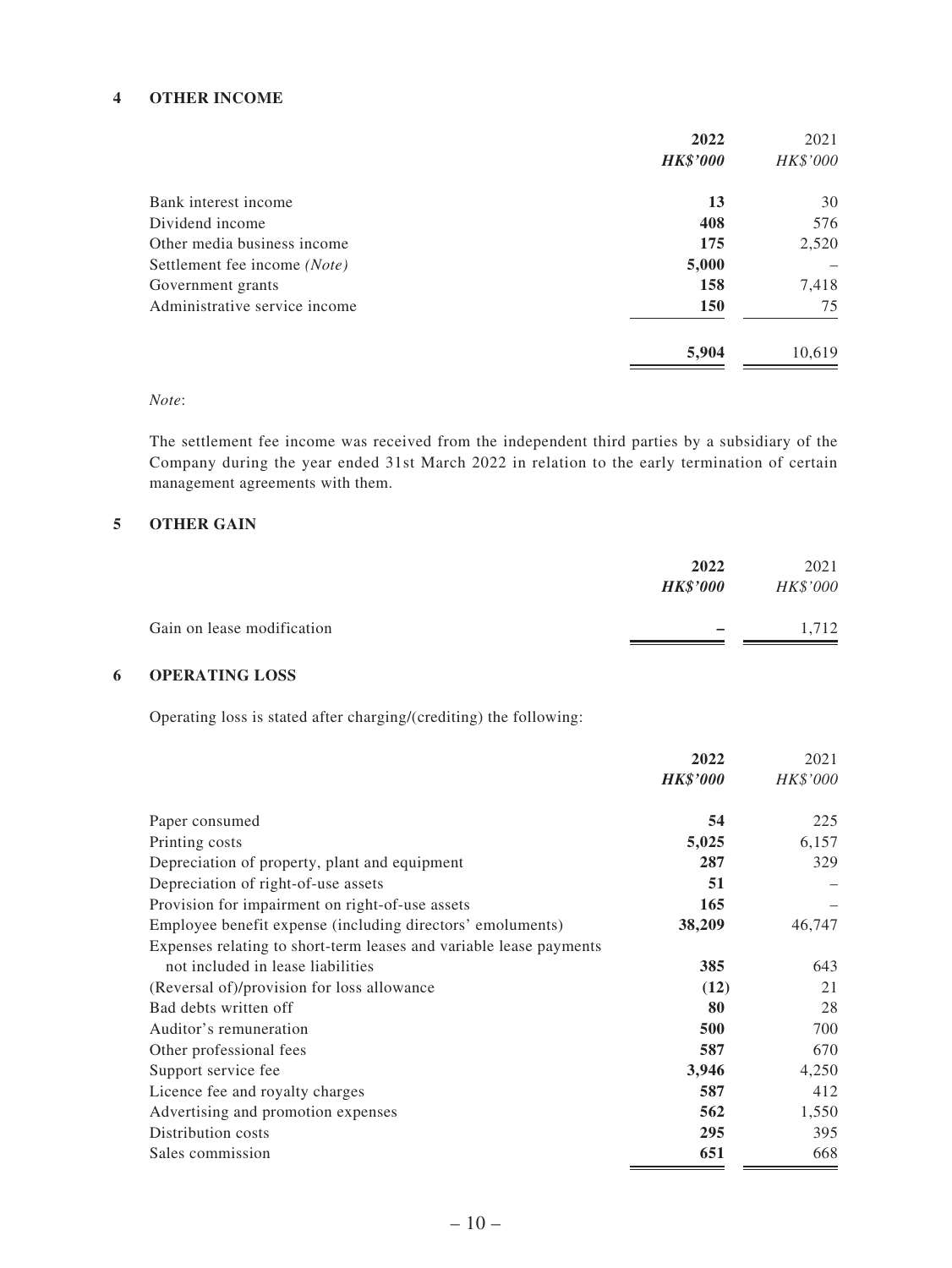#### **7 FINANCE COSTS**

|                                       | 2022            | 2021       |
|---------------------------------------|-----------------|------------|
|                                       | <b>HK\$'000</b> | HK\$'000   |
| Interest expense on lease liabilities | 29              | 75         |
| Loan interest expenses                | 546             | 125        |
|                                       | 575             | <b>200</b> |

### **8 INCOME TAX EXPENSE**

Hong Kong profits tax has been provided at the rate of 16.5% (2021: 16.5%) on the estimated assessable profit during the year ended 31st March 2022.

|                         | 2022            | 2021     |
|-------------------------|-----------------|----------|
|                         | <b>HK\$'000</b> | HK\$'000 |
| Current income tax      |                 |          |
| — Hong Kong profits tax | 36              | 42       |

### **9 LOSS PER SHARE ATTRIBUTABLE TO OWNERS OF THE COMPANY**

Basic loss per share is calculated by dividing the Group's loss attributable to owners of the Company by the weighted average number of ordinary shares in issue during the year.

|                                                                           | 2022            | 2021      |
|---------------------------------------------------------------------------|-----------------|-----------|
| Weighted average number of ordinary shares in issue <i>(in thousands)</i> | 400,900         | 400,900   |
|                                                                           | <b>HK\$'000</b> | HK\$'000  |
| Loss attributable to owners of the Company                                | (12, 332)       | (17, 255) |
| Basic and diluted loss per share (HK cents per share)                     | (3.1)           | (4.3)     |

The diluted loss per share was the same as the basic loss per share as there was no dilutive potential share in issue for the years ended 31st March 2022 and 2021.

#### **10 DIVIDENDS**

The Board of Directors did not recommend the payment of dividend for the years ended 31st March 2022 and 2021.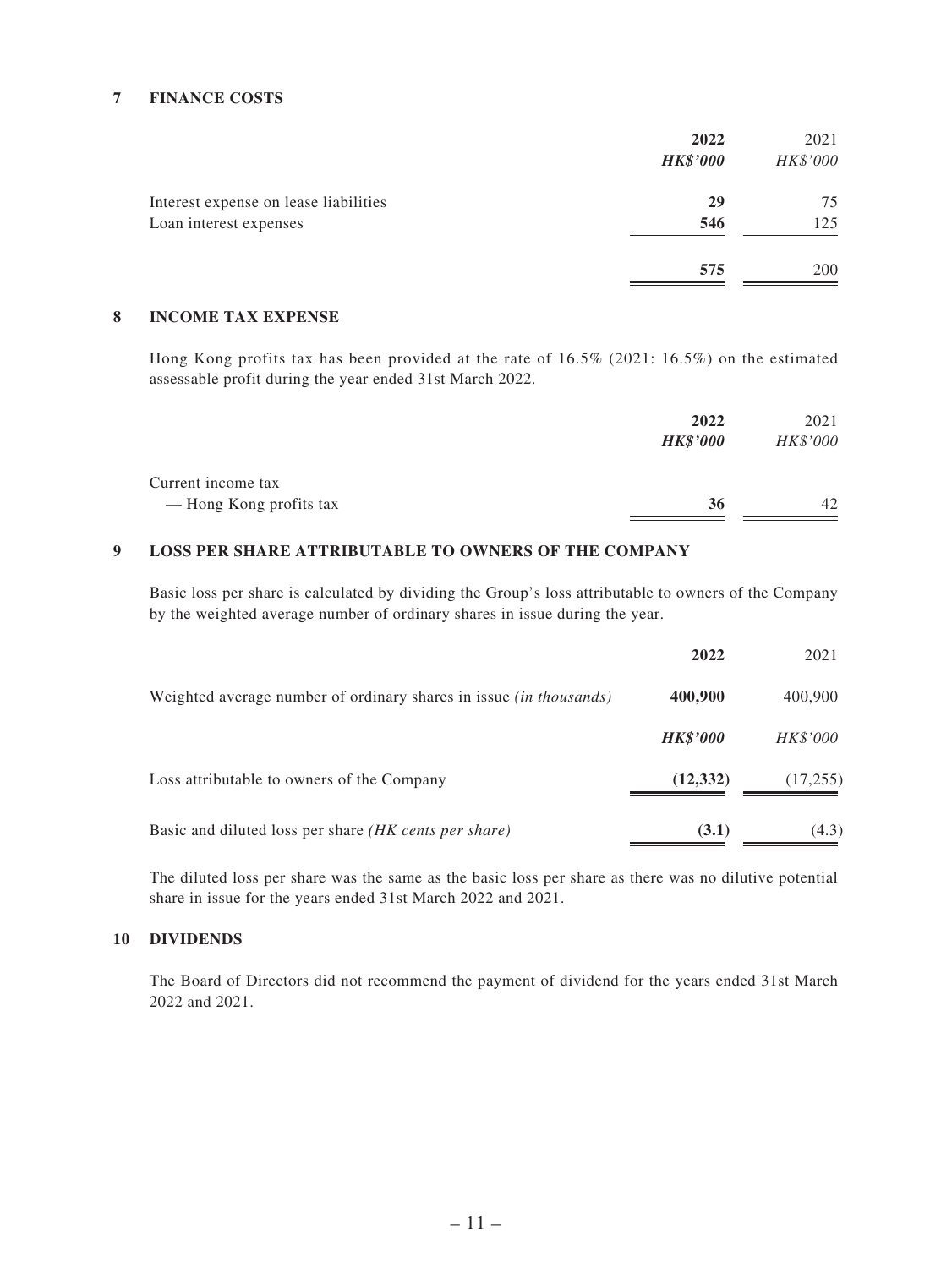#### **11 FINANCIAL ASSET AT FAIR VALUE THROUGH OTHER COMPREHENSIVE INCOME**

#### **Classification of financial asset at fair value through other comprehensive income**

These comprise listed equity securities which are not held for trading, and which the Group has irrevocably elected at initial recognition to recognise in this category. These are strategic investments and the Group considers this classification to be relevant.

#### **Equity investments at fair value through other comprehensive income**

|                                                                 | 2022            | 2021      |
|-----------------------------------------------------------------|-----------------|-----------|
|                                                                 | <b>HK\$'000</b> | HK\$'000  |
| Trading securities — listed securities                          |                 |           |
| At 1st April                                                    | 7,320           | 9,821     |
| Disposal <i>(Note a)</i>                                        |                 | (12, 323) |
| Fair value (loss)/gain recognised in other comprehensive income | (2,340)         | 9,822     |
| At 31st March ( <i>Note b</i> )                                 | 4,980           | 7,320     |

#### *Notes:*

- (a) During the year ended 31st March 2021, the Group has disposed of some of the securities at total consideration of approximately HK\$12.3 million based on market prices on disposal dates. The positive fair value change for disposed securities together with the fair value change for the unsold securities were included in the fair value gain recognised in other comprehensive income amounted to approximately HK\$9.8 million. Upon disposals, a total amount of approximately HK\$2.4 million was transferred from the financial asset through other comprehensive income reserve to the accumulated losses in the consolidated statement of changes in equity.
- (b) The balance represents the fair value of the ordinary shares of Most Kwai Chung Limited which are listed on the Main Board of the HK Stock Exchange. Dividends from the above equity investments held at fair value through other comprehensive income totalling HK\$408,000 (2021: HK\$576,000) has been recognised in consolidated income statement.

#### **12 INVESTMENTS ACCOUNTED FOR USING THE EQUITY METHOD**

| 2022            | 2021     |
|-----------------|----------|
| <b>HK\$'000</b> | HK\$'000 |
| 200             |          |
|                 | $-*$     |
|                 | 250      |
| (145)           | (50)     |
| 55              | 200      |
|                 |          |

*\* The balance was less than HK\$1,000*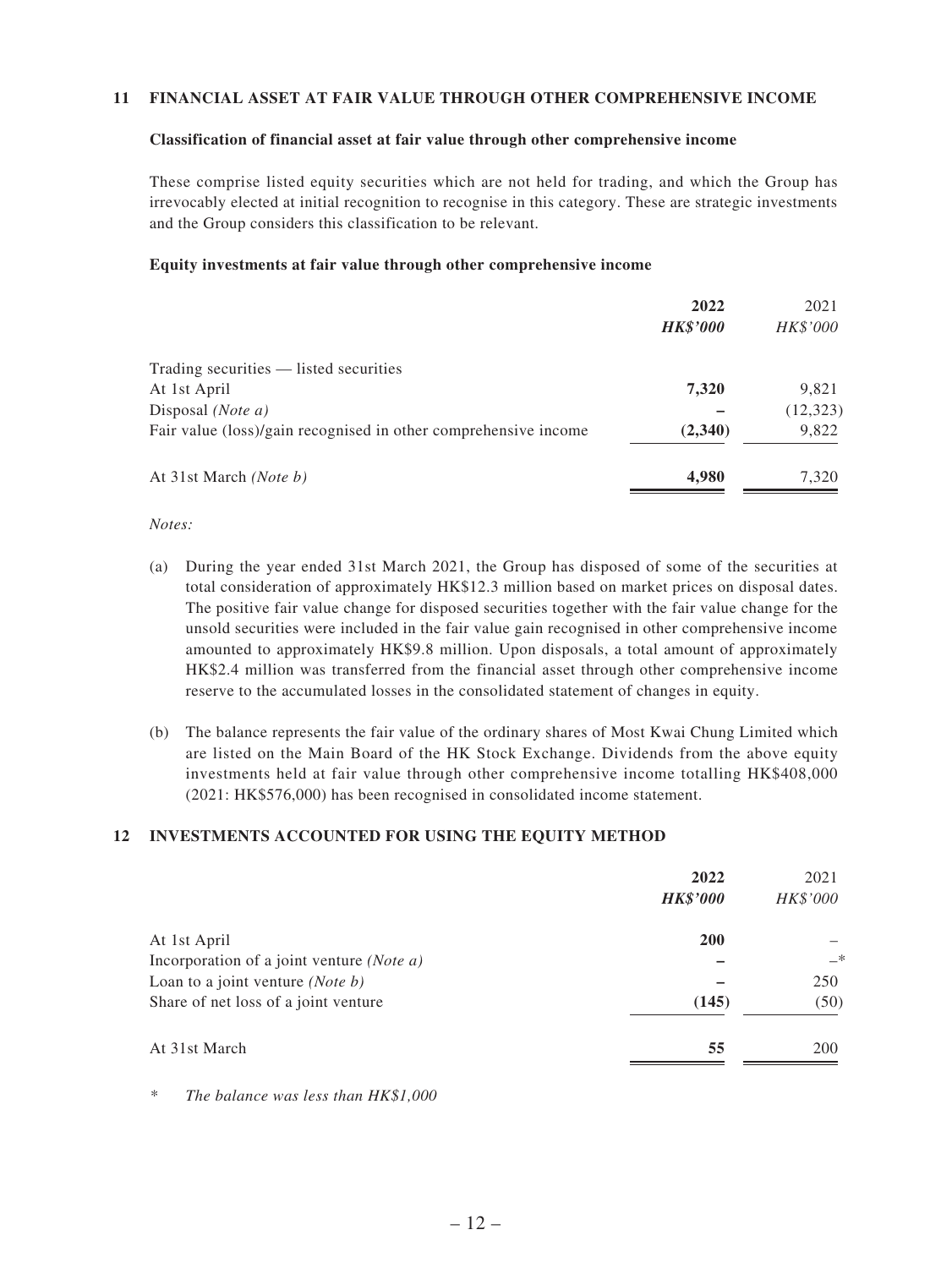#### *Notes:*

- (a) On 24th July 2020, the Group entered into an agreement with an independent third party to incorporate a joint venture, Searching B Company Limited for approximately HK\$50 and the transaction was completed during the year ended 31st March 2021. The Group accounted for the investment in Searching B Company Limited as a joint venture, as unanimous consent from another joint venture is required for decision of relevant activities according to the agreement.
- (b) The loan to a joint venture is unsecured, has no fixed terms of repayment and is interest-free.

Set out below is a joint venture of the Group as at 31st March 2022 and 2021.

Nature of investment in a joint venture as at 31st March 2022 and 2021.

| Name of joint venture                          | <b>Place of</b><br>incorporation | <b>Effective</b><br>equity interest |      | <b>Principal</b><br>activities | <b>Measurement</b><br>method |
|------------------------------------------------|----------------------------------|-------------------------------------|------|--------------------------------|------------------------------|
|                                                |                                  | 2022                                | 2021 |                                |                              |
| Searching B Company Limited<br>("Searching B") | Hong Kong                        | $50\%$                              | 50%  | <b>Note</b>                    | Equity                       |

*Note:* Searching B is principally engaged in the operation of a content-driven and data-driven e-commerce platform focusing on beauty-related products, namely www.searchingb.com.

Searching B is a private company with no quoted market prices available for its shares. There is no commitment and contingent liability relating to the Group's interest in the joint venture.

Set out below is an associate of the Group as at 31st March 2022 and 2021.

Nature of investment in an associate as at 31st March 2022 and 2021.

| Name of associate      | <b>Place of</b><br>incorporation | <b>Effective</b><br>equity interest<br>2022 | 2021   | <b>Principal</b><br>activities | <b>Measurement</b><br>method |
|------------------------|----------------------------------|---------------------------------------------|--------|--------------------------------|------------------------------|
| ByRead Inc. ("ByRead") | The Cayman<br><b>Islands</b>     | $\overline{\phantom{m}}$                    | 24.97% | Note                           | Equity                       |

*Note:* ByRead is an investment holding company and the principal activities of its subsidiaries include the provision of mobile value-added services such as entertainment and online reading for individuals and enterprises in Mainland China.

ByRead is a private company and there is no quoted market price available for its shares. There is no contingent liabilities relating to the Group's interest in the associate. ByRead was struck off during the year.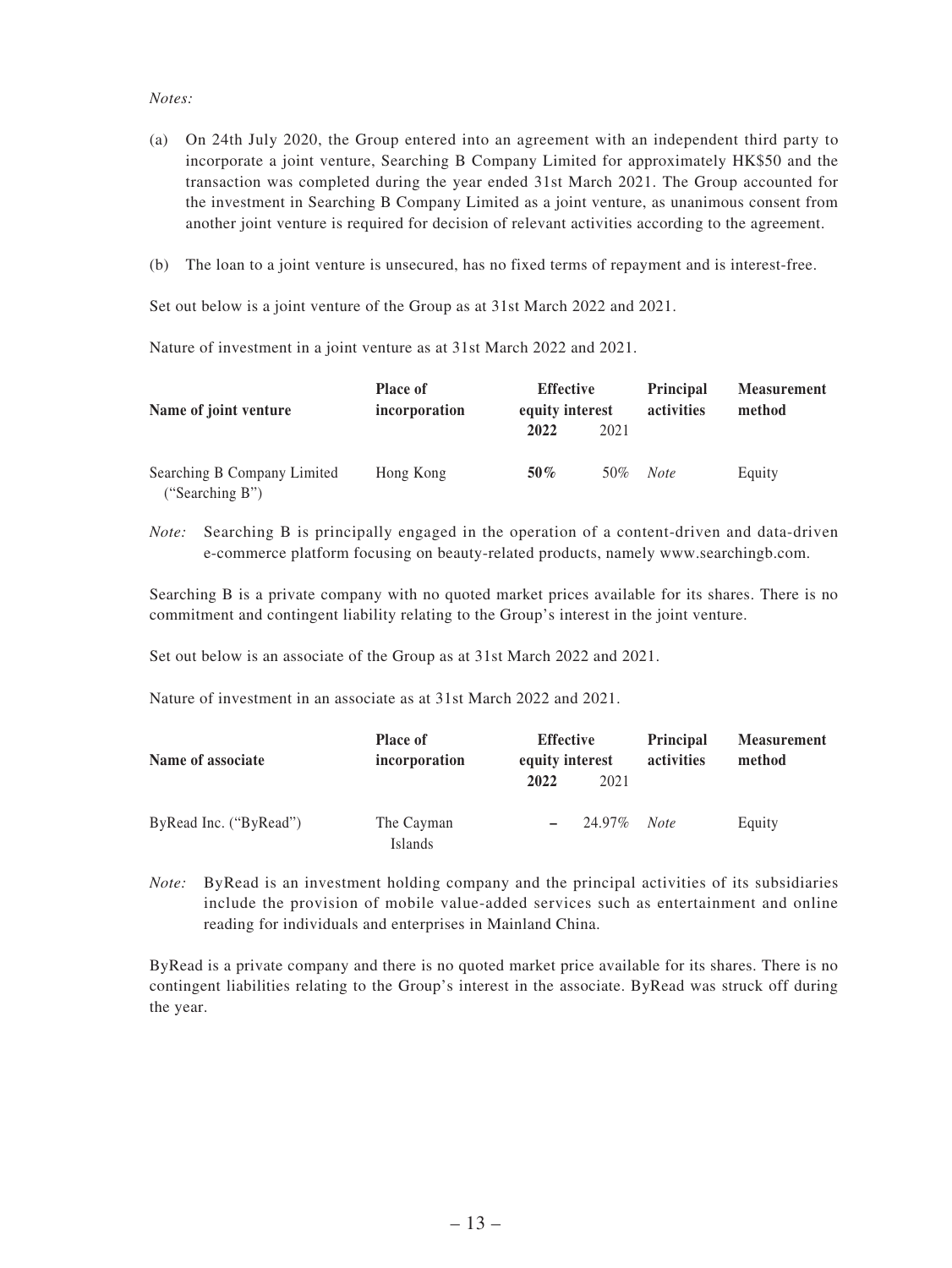### **13 TRADE AND OTHER RECEIVABLES AND AMOUNT DUE FROM FELLOW SUBSIDIARIES**

|                                                     | 2022            | 2021     |
|-----------------------------------------------------|-----------------|----------|
|                                                     | <b>HK\$'000</b> | HK\$'000 |
| Trade receivables                                   | 4,229           | 7,546    |
| Less: allowance for impairment of trade receivables | (29)            | (41)     |
| Trade receivables — net                             | 4,200           | 7,505    |
| Other receivables and deposits                      | 371             | 303      |
| Barter receivables                                  | 142             | 94       |
| Prepayments and advances                            | 2,078           | 2,578    |
| Trade and other receivables                         | 6,791           | 10,480   |
| Amounts due from fellow subsidiaries                |                 | 12       |
|                                                     | 6,791           | 10,492   |

At 31st March 2022 and 2021, the fair values of trade and other receivables approximated their carrying amounts.

The Group allows in general a credit period ranging from 30 days to 120 days to its trade customers. At 31st March 2022 and 2021, the ageing analysis of the Group's trade receivables by invoice date is as follows:

|                 | 2022            | 2021     |
|-----------------|-----------------|----------|
|                 | <b>HK\$'000</b> | HK\$'000 |
| 0 to 60 days    | 2,992           | 4,993    |
| 61 to 120 days  | 983             | 1,305    |
| 121 to 180 days | 165             | 688      |
| Over 180 days   | 89              | 560      |
|                 | 4,229           | 7,546    |
|                 |                 |          |

There is no concentration of credit risk with respect to trade receivables as the Group has a large customer base.

The Group trades only with recognised and creditworthy third parties. It is the Group's policy that all customers who wish to trade on credit terms are subject to credit verification procedures. In addition, receivable balances are monitored on an on-going basis to reduce the exposure to bad debts. The credit period on trade receivables depending on the business area is ranging from 30 to 120 days.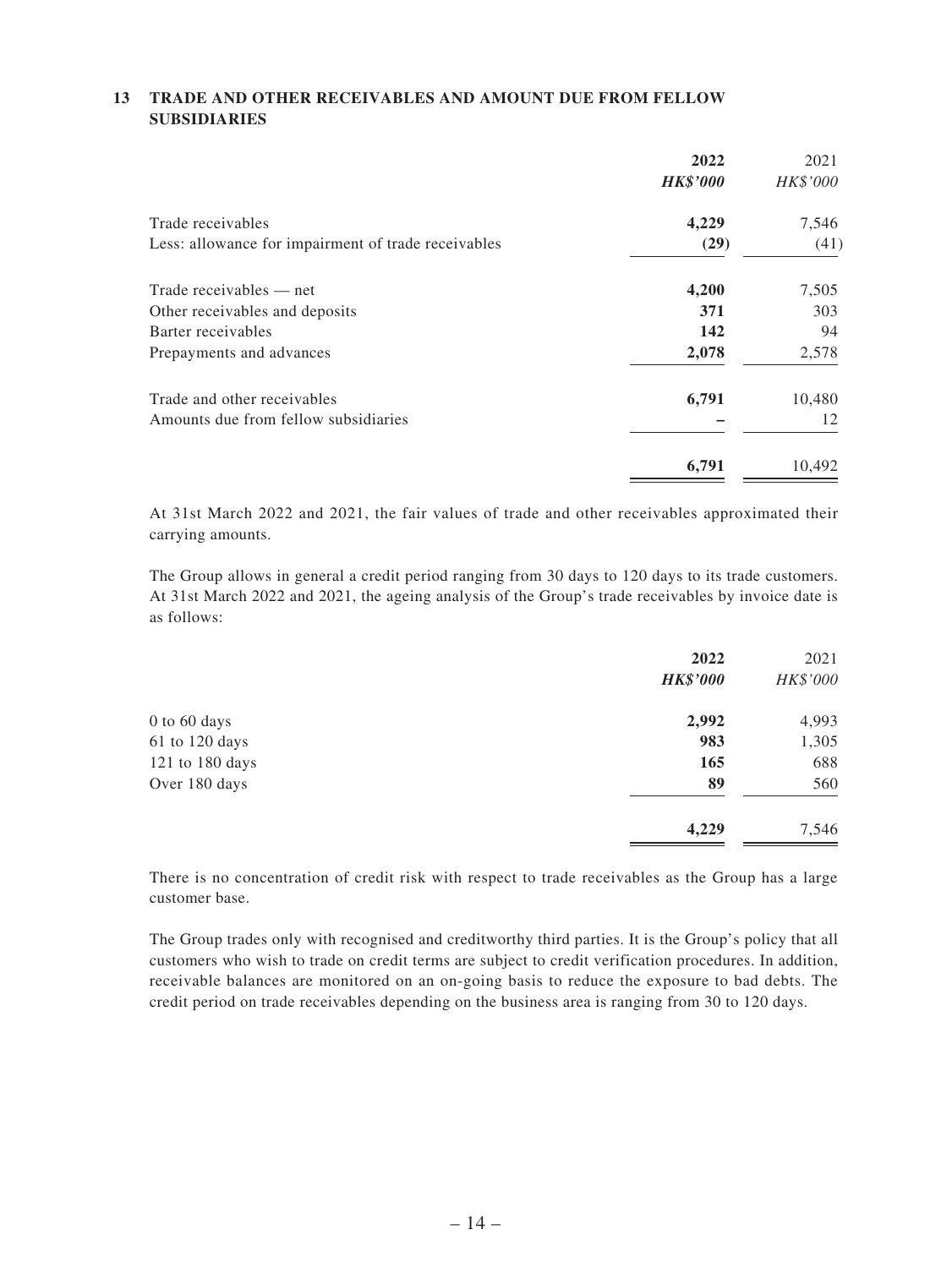### **14 TRADE AND OTHER PAYABLES, CONTRACT LIABILITIES, AND AMOUNTS DUE TO FELLOW SUBSIDIARIES**

|                                    | 2022            | 2021     |
|------------------------------------|-----------------|----------|
|                                    | <b>HK\$'000</b> | HK\$'000 |
| Trade payables                     | 1,540           | 2,299    |
| Other payables                     | 4,182           | 4,664    |
| Trade and other payables           | 5,722           | 6,963    |
| Contract liabilities               | 4,478           | 3,680    |
| Amounts due to fellow subsidiaries | 1,199           | 1,292    |
|                                    | 11,399          | 11,935   |

The amounts due to fellow subsidiaries are unsecured, non-interest bearing and repayable on demand.

At 31st March 2022 and 2021, the ageing analysis of the trade payables by invoice date is as follows:

|                 | 2022            | 2021     |
|-----------------|-----------------|----------|
|                 | <b>HK\$'000</b> | HK\$'000 |
| 0 to 60 days    | 1,414           | 1,422    |
| 61 to 120 days  | 110             | 763      |
| 121 to 180 days | 16              | 49       |
| Over 180 days   |                 | 65       |
|                 | 1,540           | 2,299    |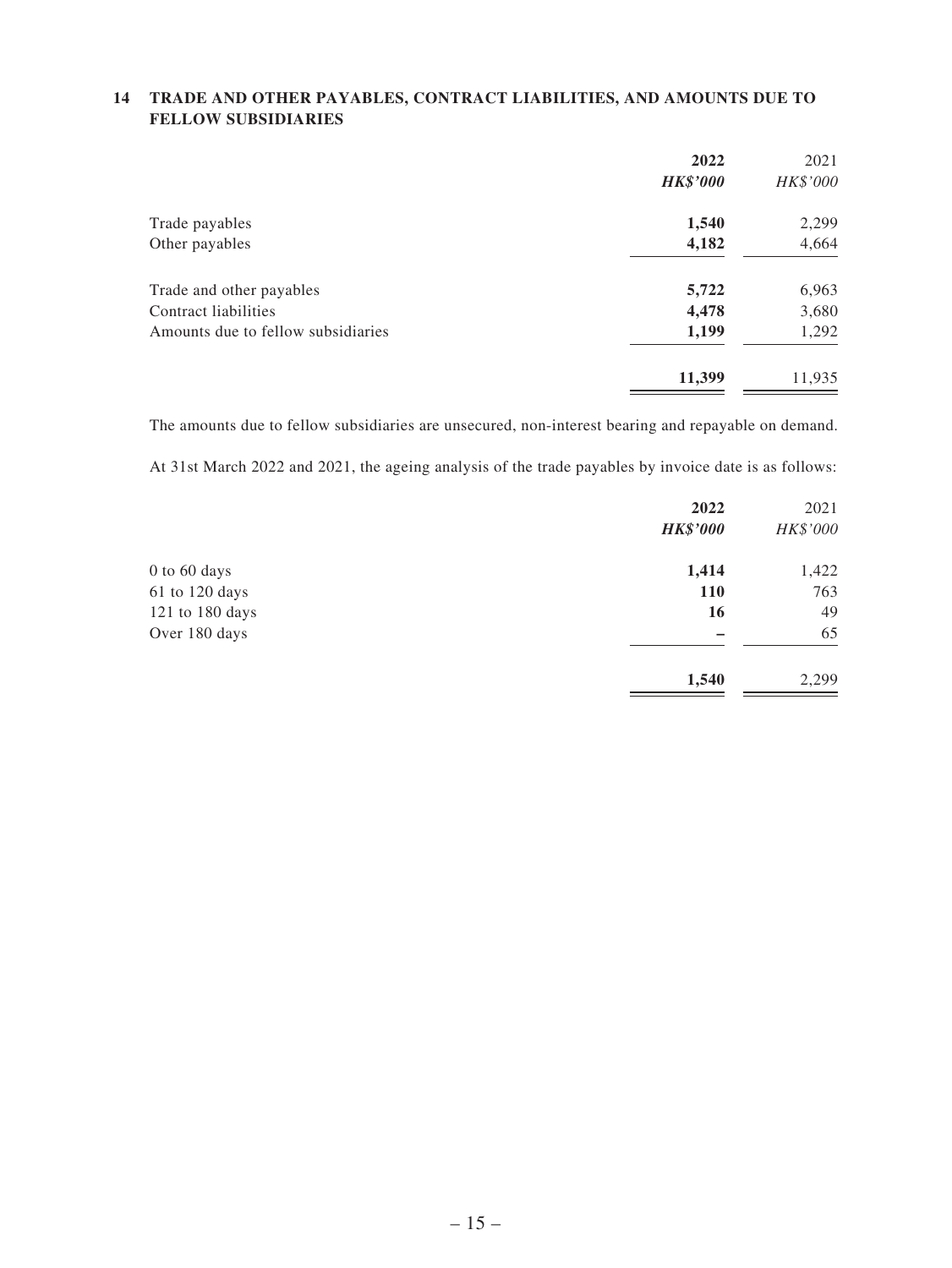#### **15 LEASES**

#### **(a) Amounts recognised in the consolidated statement of financial position**

The consolidated statement of financial position shows the following amounts relating to leases:

|                            | 2022<br><b>HK\$'000</b> | 2021<br>HK\$'000 |
|----------------------------|-------------------------|------------------|
| <b>Right-of-use assets</b> |                         |                  |
| Properties                 |                         |                  |
|                            | 2022<br><b>HK\$'000</b> | 2021<br>HK\$'000 |
| <b>Lease liabilities</b>   |                         |                  |
| Current                    | 94                      | 1,414            |
| Non-current                | 80                      |                  |
|                            | 174                     | 1,414            |

Addition to the right-of-use assets during the year ended 31st March 2022 amounted to HK\$216,000 (2021: HK\$Nil).

For the year ended 31st March 2022, the Group made a provision for impairment of HK\$165,000 (2021: HK\$Nil) for the right-of-use assets.

The lease liabilities are related to the lease agreements for office space, storage space and parking spaces.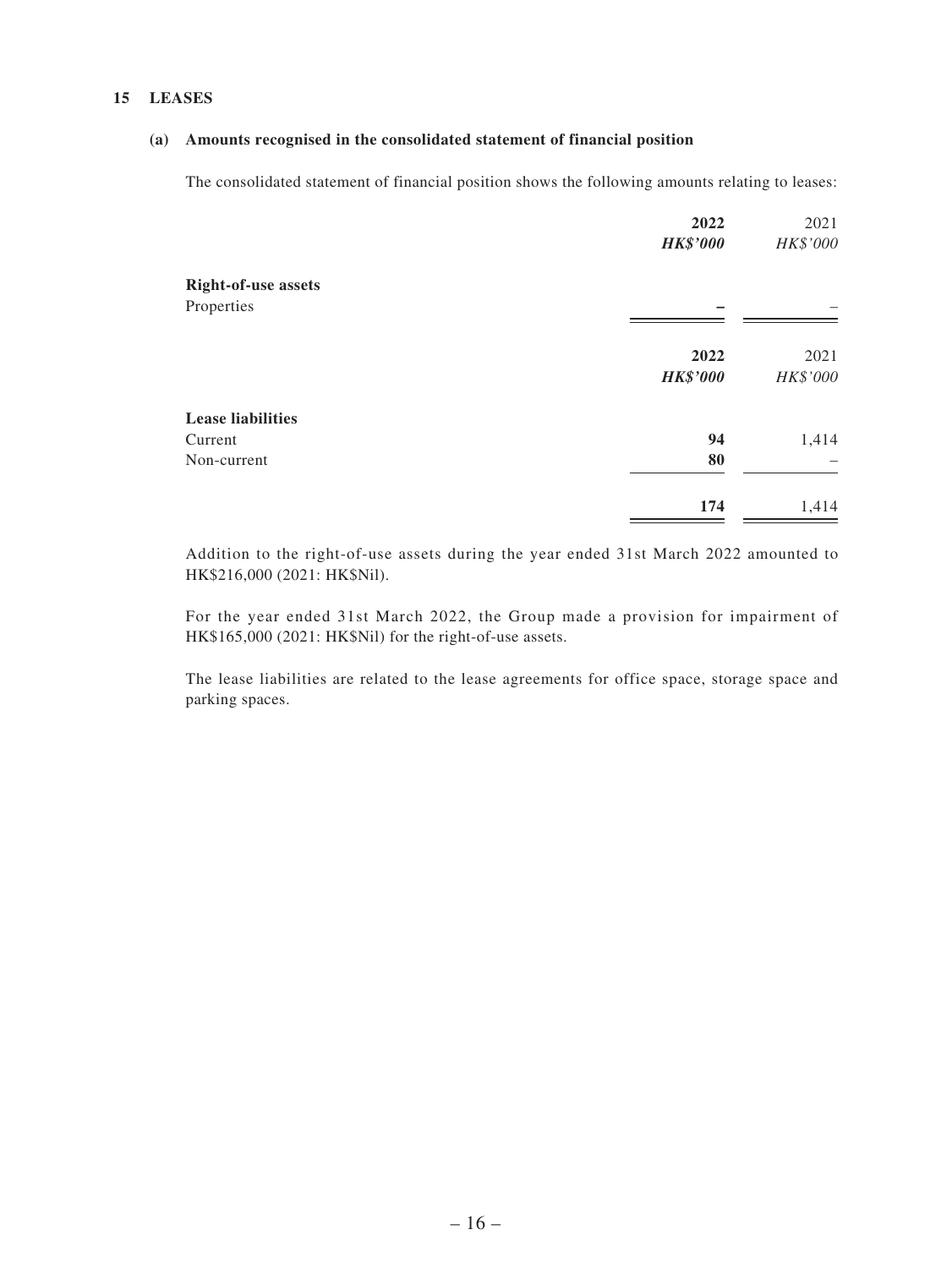#### **(b) Amounts recognised in the consolidated income statement**

The consolidated income statement shows the following amounts relating to leases:

|                                                           | 2022            | 2021     |
|-----------------------------------------------------------|-----------------|----------|
|                                                           | <b>HK\$'000</b> | HK\$'000 |
| Depreciation of right-of-use assets                       | 51              |          |
| Provision for impairment on right-of-use assets           | 165             |          |
| Interest expenses on lease liabilities                    | 29              | 75       |
| Expenses relating to short-term leases and variable lease |                 |          |
| payments not included in lease liabilities                | 385             | 643      |

The total cash outflow for leases in the year ended 31st March 2022 was HK\$1,868,000 (2021: HK\$2,082,000).

#### **The Group's leasing activities and how these are accounted for**

The Group leases various properties. Rental contracts are typically made for fixed periods of 1 to 3 years.

Lease terms are negotiated on an individual basis and contain a wide range of different terms and conditions. The lease agreements do not impose any covenants other than the security interests in the leased assets that are held by the lessor. Leased assets may not be used as security for borrowing purposes.

#### **16 LOANS FROM A FELLOW SUBSIDIARY**

|                                | 2022<br><b>HK\$'000</b> | 2021<br>HK\$'000 |
|--------------------------------|-------------------------|------------------|
| <b>Non-current</b>             |                         |                  |
| Loans from a fellow subsidiary | 100,000                 | 115,000          |

As at 31st March 2022, the Group has obtained the facilities from its fellow subsidiary of HK\$125 million (31st March 2021: same) consisting of used facilities of HK\$100 million (31st March 2021: HK\$115 million) and unused facilities of HK\$25 million (31st March 2021: HK\$10 million).

The loan drawdown amounted to HK\$100 million, which is not repayable before 29th February 2024 in accordance with the loan facility agreement. The loan is classified as non-current as the Group has an unconditional right to defer settlement of the loan for at least twelve months after the balance sheet date. The loan carries at interest rate of 1.4% over Hong Kong Inter-bank Offer Rate per annum.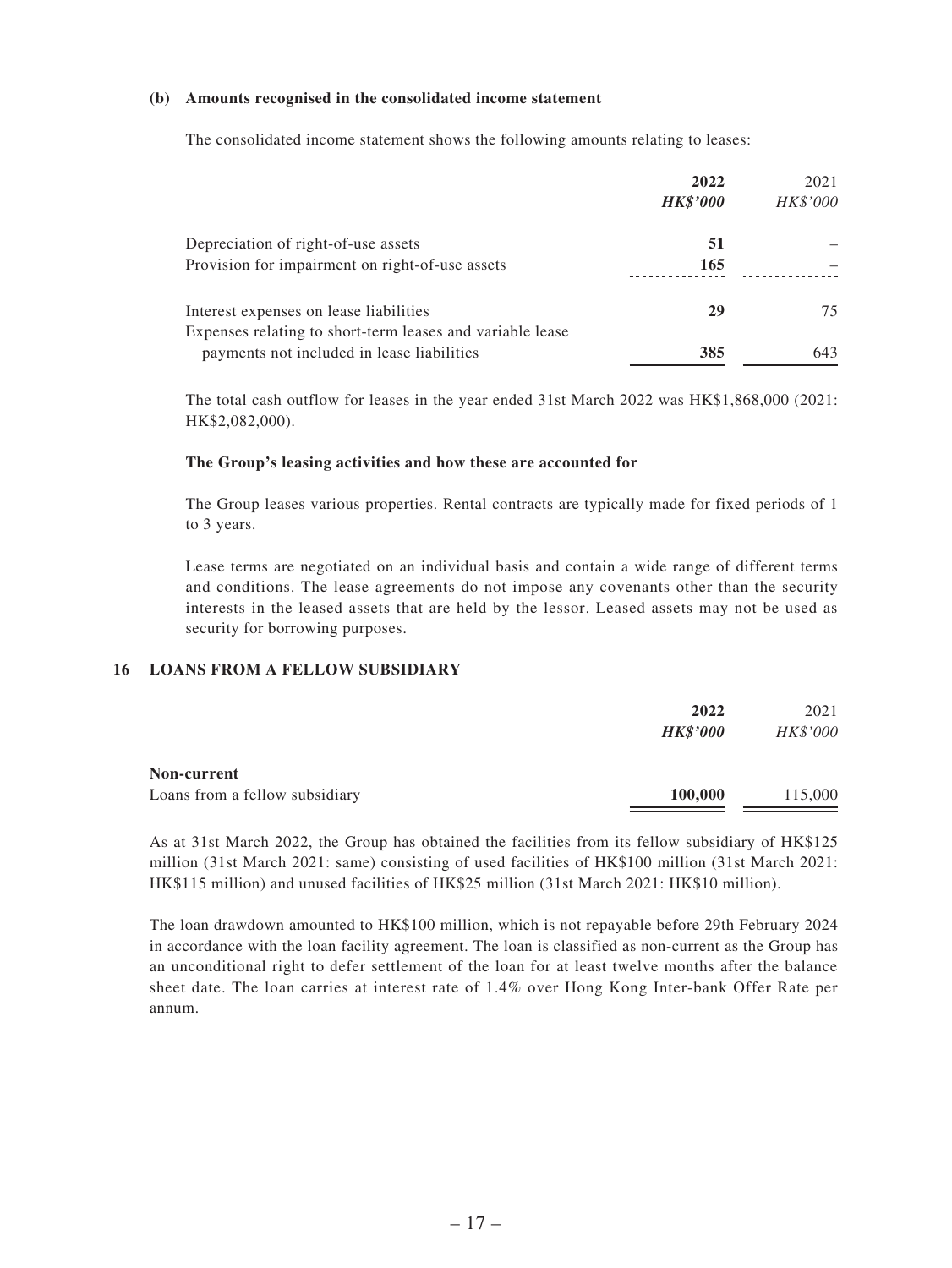# **MANAGEMENT DISCUSSION AND ANALYSIS**

## **Results Summary**

Hong Kong's GDP grew 6.3% in 2021. However the economy contracted by 4% yearon-year in the first quarter of 2022, after an increase of 4.7% in the fourth quarter in 2021. The fifth wave of COVID-19 pandemic caused by the Omicron variant in early 2022 posed a threat to the pace of recovery. The Group's performance followed a similar trend of the economy over the period.

The Group's turnover from operations for the year ended 31st March 2022 fell marginally by 2% to HK\$45,039,000 as compared to HK\$45,943,000 recorded in the last financial year. The Group recorded a loss attributable to owners of the Company of HK\$12,332,000 as compared to the loss of HK\$17,255,000 in the last financial year, reducing by around 29%. The Group recognised the one-off other income and gains of HK\$5,158,000 and HK\$9,130,000 for the years ended 31st March 2022 and 2021, respectively. Excluding these one-off other income and gains, the loss for the year ended 31st March 2022 was HK\$17,490,000 compared to HK\$26,385,000 in the last financial year, reducing by around 34%. The improvement of reduction in loss was mainly due to the overall cost savings of the Group's operations.

## **Review of Operations**

### *Entertainment and Lifestyle Operation*

For the year in review, the Group's entertainment and lifestyle operation recorded a turnover of HK\$33,348,000 which was a 5% decline as compared to HK\$35,199,000 recorded last financial year. However, it managed to narrow its segment loss from HK\$9,613,000 in last financial year to HK\$7,104,000 in this financial year. Excluding the one-off other income and gains of HK\$5,050,000 and HK\$7,412,000 for the years ended 31st March 2022 and 2021, respectively, the segment loss would amount to HK\$12,154,000 compared to HK\$17,025,000 in last financial year. The improvement was mainly due to the overall cost savings for this segment.

In 2021, as people learned to cope with the COVID-19 pandemic, commercial activities resumed in Hong Kong albeit with some restrictions. However general retail market of luxury goods remained weak, which had affected the advertisement spend on "Ming Pao Weekly 明周" ("MP Weekly") and "Ming's".

MP Weekly has managed to maintain its position as a popular entertainment and cultural title on both print and digital platforms in Hong Kong while "Ming's" remains a renowned stylistic fashion and beauty title particularly for the young generation. To drive revenue, both titles had to reach out to new advertising segments by introducing various advertisement solutions to attract new advertisers. These include producing short films on certain tailor-made topics with an avenue to showcase relevant brands of the advertisers. Through www.searchingb.com, its joint-venture e-commerce platform of beauty-related products, MP Weekly and Ming's were also exploring another revenue model of promoting relevant products of the advertisers.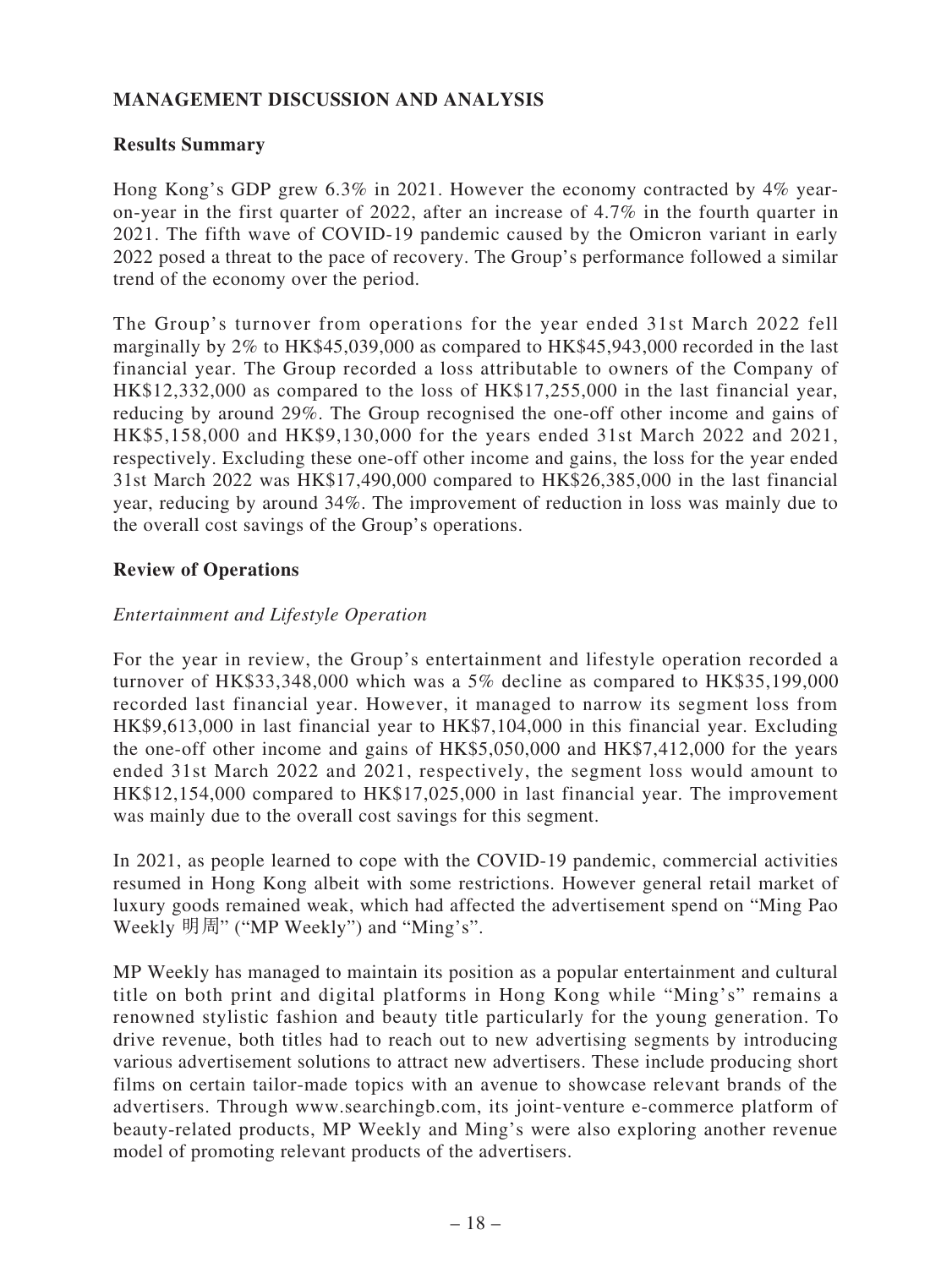For the year in review, the Group's artist management business continued to synergize with its operation as its artists can assist in promoting the Group's and the advertisers' products and services through product endorsements or hosting shows on its platforms.

## *Watch and Car Operation and Others*

The watch and car operation segment recorded a turnover of HK\$11,691,000 which was a 9% increase as compared to HK\$10,744,000 in the previous year. This segment had managed to narrow its losses to HK\$637,000 from HK\$3,085,000 recorded last year. Excluding the one-off other income and gains of HK\$108,000 and HK\$1,718,000 for the year ended 31st March 2022 and 2021, respectively, the segment loss would amount to HK\$745,000 compared to HK\$4,803,000 in last financial year. The improvement was mainly due to the overall cost savings for this segment.

"TopGear 極速誌" which is backed by an international publication, maintains its position as a leading automobile title with a Hong Kong edition and a Taiwan edition, capturing readers by its informative and fun car review videos. "MING Watch 明錶" a publication with emphasis on high-end watches and covering the latest industry trends in Hong Kong remains popular among watch lovers with its gripping and distinctive pictorial style. It focuses not just on watches but also men's lifestyle products.

## **Sustainability**

In order to ensure its business is sustainable and bring value to its shareholders, the Group will continue to integrate sustainability measures into its strategy, decision making and operations. Sustainability risks will also be an item on its risk register where it will map its sustainability material issues to the risks and impact of such material issues to its operations. The Group will continue its annual engagement with relevant stakeholders to review its material sustainability issues. The Group is aware of the importance of climate action hence it will continue to review the areas in which it can reduce its GHG emissions. Since the COVID-19 pandemic, the Group has enhanced health and safety measures at work to prevent the spread of COVID-19 virus at the workplace and create a safe and inclusive working environment. Further, to enforce governance in its operations, it has implemented policies and processes for areas like editorial, procurement, anti-bribery and finance. The Group also believes in community investment thus it had continued its support for the local community with its yearly social activities.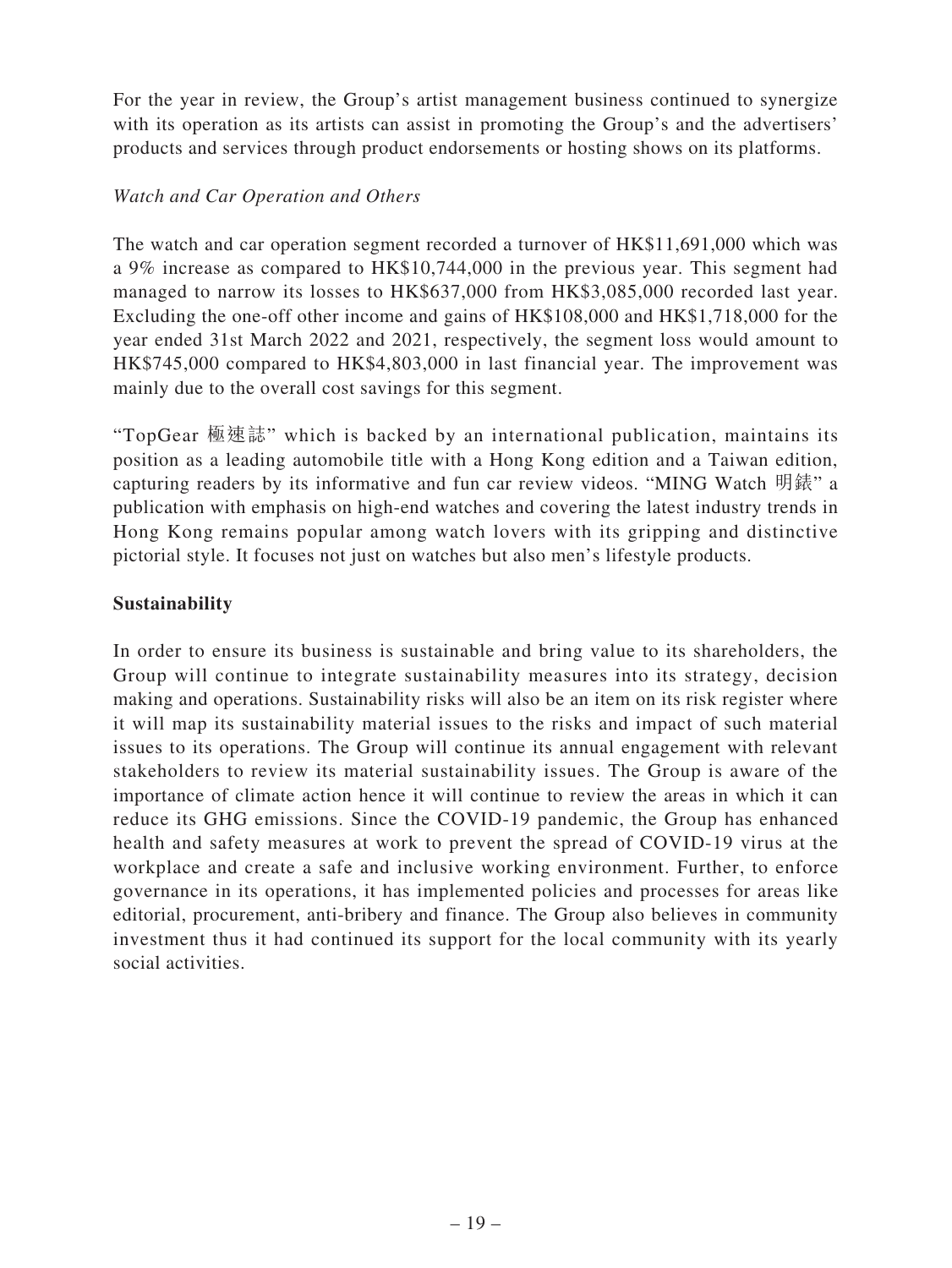## **Significant Investment**

As at 31st March 2022, the Group held 12,000,000 ordinary shares (31st March 2021: 12,000,000 ordinary shares) of Most Kwai Chung, representing 4.4% (31st March 2021: 4.4%) equity interests in Most Kwai Chung. Dividend received from these ordinary shares was HK\$408,000 during the financial year (2021: HK\$576,000). Most Kwai Chung, a Cayman Islands incorporated company listed on the Main Board of the Stock Exchange (stock code: 1716), is principally engaged in the provision of integrated advertising and media services to the customers. The fair value of these ordinary shares was HK\$4,980,000 as at 31st March 2022 (2021: HK\$7,320,000) and it was approximately 4.9% (2021: 5.5%) of the total assets of the Group.

The aggregate original costs of investment for 12,000,000 ordinary shares of Most Kwai Chung was HK\$1,041,000 which was treated as interest in associates in the Group's financial statements before the listing of shares of Most Kwai Chung on the Main Board of the Stock Exchange on 28th March 2018 (the "Listing"). The carrying value of the investment for 12,000,000 ordinary shares was HK\$1,768,000 immediate before the Listing. The investment in Most Kwai Chung is not held for trading. The Group considers this investment as a strategic investment and will review its investment strategy regularly in response to the changes in market situation.

## **Outlook**

In early 2022, the emergence of the Omicron variant in Hong Kong had led to the implementation of more severe social distancing measures. This had created a dent in the momentum of its economic recovery. Advertisers have started to hold up their promotion and advertising spending since these severe social distancing measures were implemented. The Group therefore expects the new financial year to continue to be challenging. Managing costs has remained a top priority for the Group in this new financial year. For the year of 2021, the Group has lost some manpower in various departments through natural attrition. Recruiting new talents with right skill sets would be one of the priorities of the Group to enhance the efficiency of operation. It will continue to develop its digital capabilities in order to roll out more creative multiplatform advertisement solutions to attract new advertisers.

# **LIQUIDITY, FINANCIAL RESOURCES AND GEARING RATIO**

As at 31st March 2022, the Group's net current assets amounted to HK\$85,700,000 (2021: HK\$112,476,000) and the total deficit attributable to the owners of the Company was HK\$9,037,000 (2021: total equity attributable to the owners of the Company of HK\$5,513,000). The Group had cash and cash equivalents of HK\$90,259,000 (2021: HK\$115,082,000) and loans from a fellow subsidiary of HK\$100,000,000 (2021: HK\$115,000,000) and the gearing ratios, which is defined as the ratio of total liabilities divided by total assets was 108.8% at 31st March 2022 (2021: 95.9%).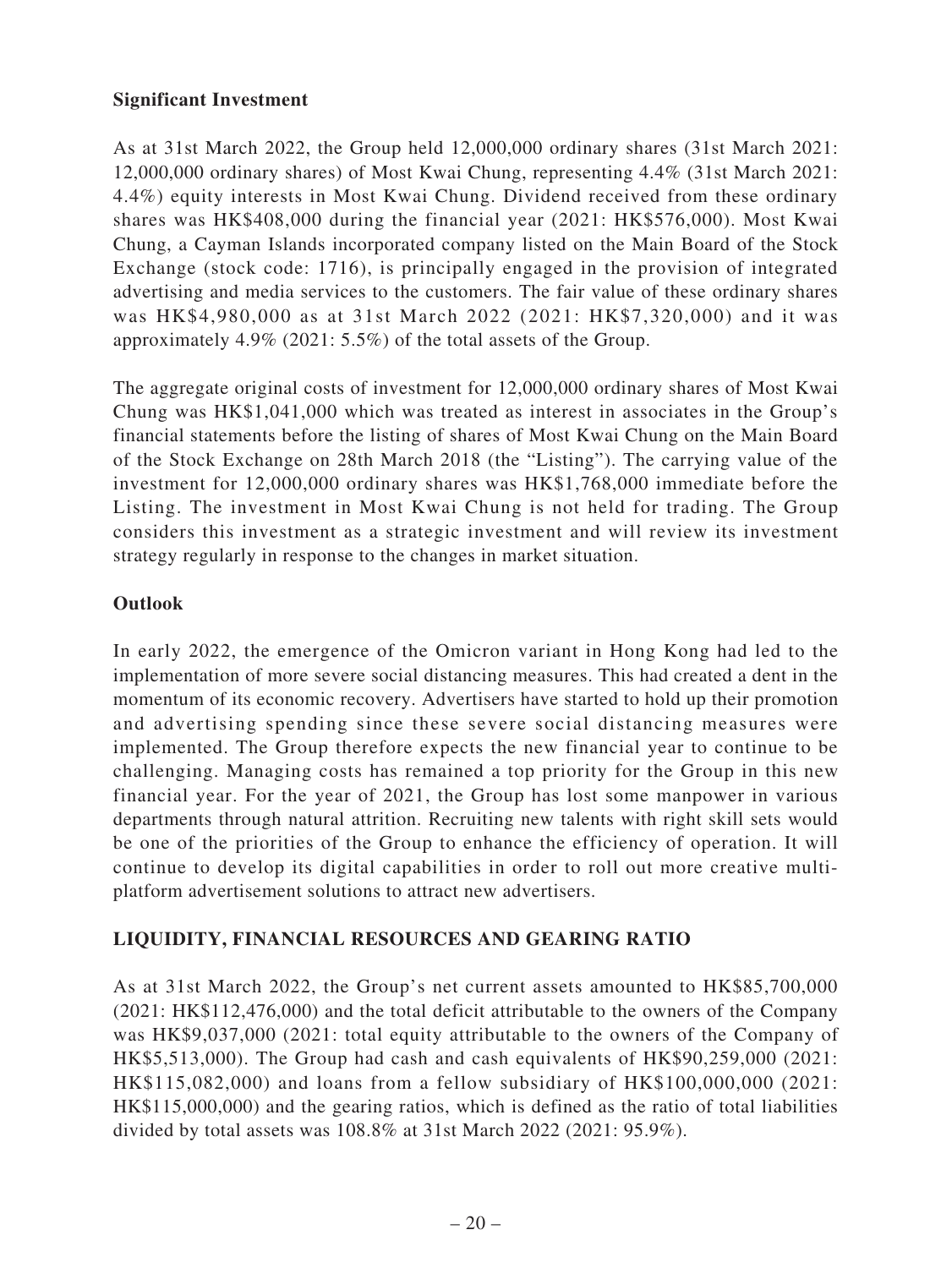# **EXPOSURE TO FLUCTUATIONS IN EXCHANGE RATES**

The Group's revenues and costs are mainly denominated in Hong Kong dollars. The Group does not foresee substantial risks from exposure to fluctuations in exchange rates.

# **PURCHASE, SALE OR REDEMPTION OF THE COMPANY'S SECURITIES**

The Company has not redeemed any of its shares during the year. Neither the Company nor any of its subsidiaries has purchased or sold any of the Company's shares during the year.

## **CONTINGENT LIABILITIES**

As at 31st March 2022, the Group did not have any material contingent liabilities or guarantees (2021: Nil).

# **CLOSURE OF THE REGISTER OF THE MEMBERS**

The registers of the Company will be closed from Monday, 15th August 2022 to Thursday, 18th August 2022, both days inclusive, during which period no transfer of shares will be registered. In order to qualify for attending the forthcoming annual general meeting, all completed transfer forms accompanied by the relevant share certificates must be lodged with the Company's branch share registrar and transfer office, Tricor Investor Services Limited at Level 54, Hopewell Centre, 183 Queen's Road East, Hong Kong for registration not later than 4:30 p.m. on 12th August 2022.

# **EMPLOYEES**

As at 31st March 2022, the Group has approximately 106 employees (2021: 122 employees). The Group remunerates its employees based on the operating results, individual performance and comparable market statistics. The emoluments of the Directors and senior management are reviewed by the Remuneration Committee regularly. In Hong Kong, the Group participates in the Mandatory Provident Fund scheme for its employees.

# **CORPORATE GOVERNANCE**

The Company has adopted the code provisions set out in the Corporate Governance Code (the "CG Code") contained in Appendix 14 of the Rules Governing the Listing of Securities on The Stock Exchange of Hong Kong Limited (the "Listing Rules"). The Company has complied with the CG Code throughout the year.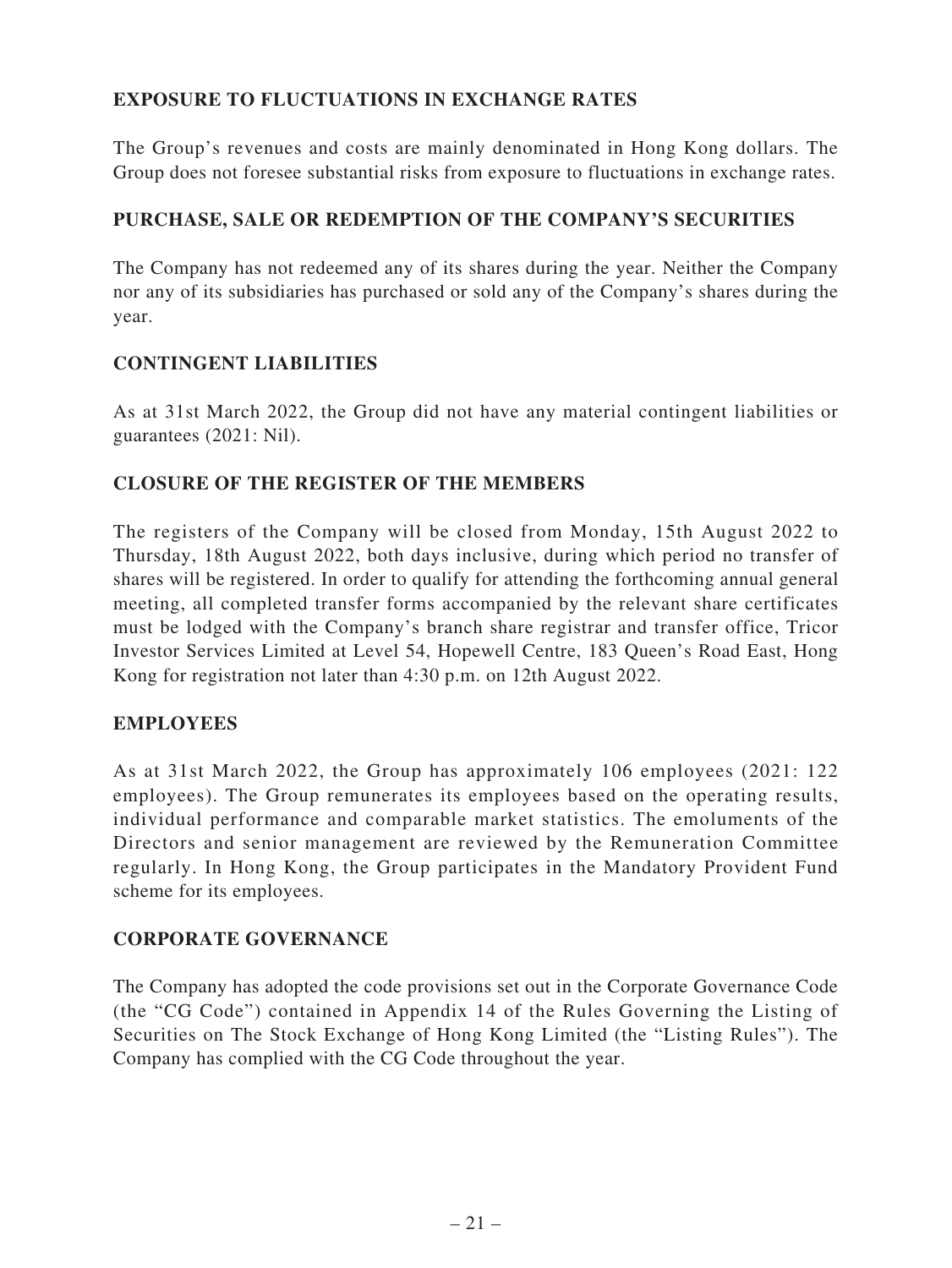# **COMPLIANCE OF THE MODEL CODE FOR DIRECTORS' SECURITIES TRANSACTIONS**

The Company has adopted the Model Code for Securities Transactions by Directors of Listed Issuers (the "Model Code") set out in Appendix 10 of the Listing Rules as the code for securities transactions by the Directors. The Directors have confirmed, following specific enquiries by the Company, their compliance with the required standard set out in the Model Code throughout the year.

The Company has also established written guidelines regarding securities transactions on no less exacting terms of the Model Code for senior management and specific individual who may have access to inside information in relation to the securities of the Company.

## **AUDIT COMMITTEE**

The Audit Committee currently comprises three independent non-executive Directors, namely, Mr. YU Hon To, David, Mrs. WONG HUNG Flavia Yuen Yee and Mr. LAU Chi Wah, Alex. The Audit Committee has reviewed the Group's consolidated financial statements for the year ended 31st March 2022 and discussed matters relating to auditing, risk management, internal control systems and financial reporting.

## **REMUNERATION COMMITTEE**

The Remuneration Committee currently comprises three independent non-executive Directors, namely, Mr. YU Hon To, David, Mrs. WONG HUNG Flavia Yuen Yee, Mr. LAU Chi Wah, Alex and one executive Director, namely, Mr. TIONG Kiew Chiong.

## **NOMINATION COMMITTEE**

The Nomination Committee currently comprises three independent non-executive Directors, namely, Mr. YU Hon To, David, Mrs. WONG HUNG Flavia Yuen Yee, Mr. LAU Chi Wah, Alex and one executive Director, namely, Mr. TIONG Kiew Chiong.

## **SCOPE OF WORK OF MESSRS. PRICEWATERHOUSECOOPERS**

The figures in respect of the Group's consolidated statement of financial position,consolidated income statement, consolidated statement of comprehensive income and the related notes thereto for the year ended 31st March 2022 as set out in this preliminary announcement have been agreed by the Group's auditor, Messrs. PricewaterhouseCoopers, to the amounts set out in the Group's draft consolidated financial statements for the year. The work performed by Messrs. PricewaterhouseCoopers